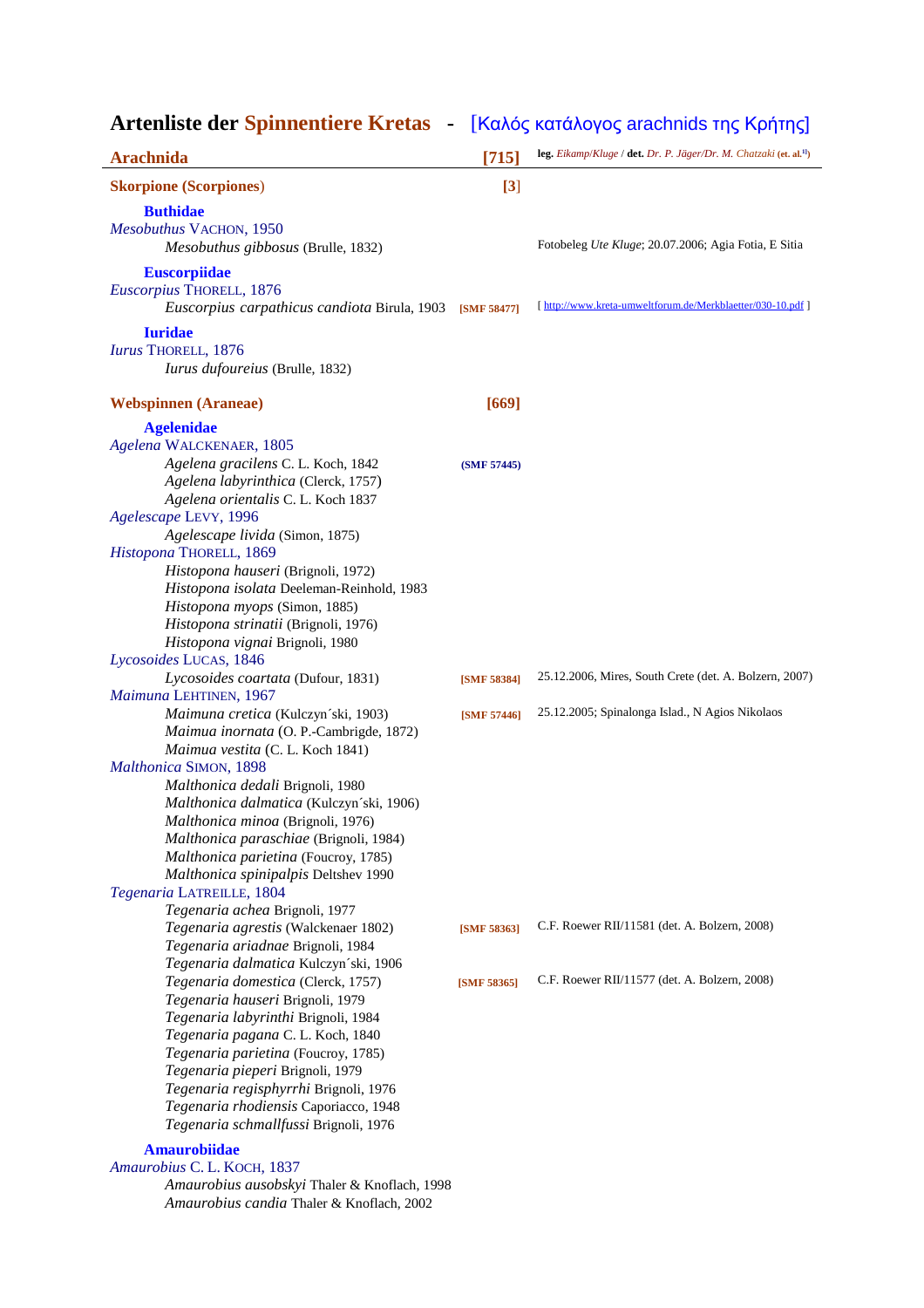*Amaurobius cretaensis* Wunderlich, 1995  *Amaurobius deelemanae* Thaler & Knoflach, 1995  *Amaurobius erberi* (Keyserling, 1863)  *Amaurobius geminus* Thaler & Knoflach, 2002  *Amaurobius longiceps* Thaler & Knoflach, 1995  *Amaurobius ossa* Thaler & Knoflach, 1993  *Amaurobius pallidus* L. Koch, 1868  *Amaurobius paon* Thaler & Knoflach, 1993  *Amaurobius pelops* Thaler & Knoflach, 1991  *Amaurobius phaeacus* Thaler & Knoflach, 1998  *Amaurobius scopolii* Thorell, 1871  *Amaurobius similis* Blackwall, 1861  *Amaurobius strandi* Charitonov, 1937 *Callobius* CHAMBERLIN, 1947  *Callobius claustrarius* (Hahn, 1833) *Coelotes* BLACKWALL, 1841  *Coelotes titaniacus* Brignoli, 1977 *Eurocoelotes* WANG, 2002  *Eurocoelotes falciger* (Kulczyn´ski, 1897)  *Eurocoelotes jurinitschi* (Drensky, 1915) **Anapidae**  *Zangherella* CAPORIACCO, 1949  *Zangherella apuliae* (Caporiacco, 1949) **Anyphaenidae**  *Anyphaena* SUNDEVALL, 1833 *Anyphaena sabina* L. Koch, 1866 [ http://wiki.spinnen-forum.de/index.php?title=Anyph **Araneidae**  *Aculepeira* CHAMBERLIN & IVIE, 1942  *Aculepeira armida* (Audouin, 1826) *Araneus* CLERCK, 1757  *Araneus diadematus* Clerck, 1757 *Argiope* AUDOUIN, 1826  *Argiope bruennichi* (Scopoli, 1772) [ http://www.kreta-umweltforum.de/Merkblaetter/001-06%20Wespenspinne.pdf ]  *Argiope lobata* (Pallas, 1772) **[SMF 56963]** 14.07.2006; Argios Georgios, SW Sitia *Cyclosa* MENGE, 1866  *Cyclosa insulana* (Costa, 1834)  *Cyclosa sierrae* Simon, 1870 *Cyrtarachne* THORELL, 1868  *Cyrtarachne ixoides* (Simon, 1870) *Cyrtophora* SIMON, 1864  *Cyrtophora citricola* (Forskal, 1775) **[SMF 56958]** 17.12.2006; Pombia, Südkreta *Gibbaranea* ARCHER, 1951  *Gibbaranea bituberculata,* Walckenaer, 1802 **(SMF 9901763)** *Glyptogona* SIMON, 1884  *Glyptogona sextuberculata* (Keyserling, 1863) *Hypsosinga* AUSSERER, 1871  *Hypsosinga albovittata* Westring, 1851 **(SMF 29602)** *Leviellus* WUNDERLICH, 2004  *Leviellus torelli* (Ausserer, 1871) *Mangora* O. P.-CAMBRIDGE, 1889  *Mangora acalypha* (Walckenaer, 1802) **(SMF 9901779)** *Neoscona* SIMON, 1864  *Neoscona adianta* (Walckenaer, 1802) **(SMF 9901761)**  *Neoscona subfusca* (C. L. Koch, 1837) *Singa* C. L. KOCH, 1836  *Singa lucina* (Audouin, 1826)  *Singa semiatra* L. Koch, 1867 *Zygiella* O. P.-CAMBRIDGE, 1902  *Zygiella keyserlingi* (Ausserer, 1871)  *Zygiella x-notata* (Clerck, 1757)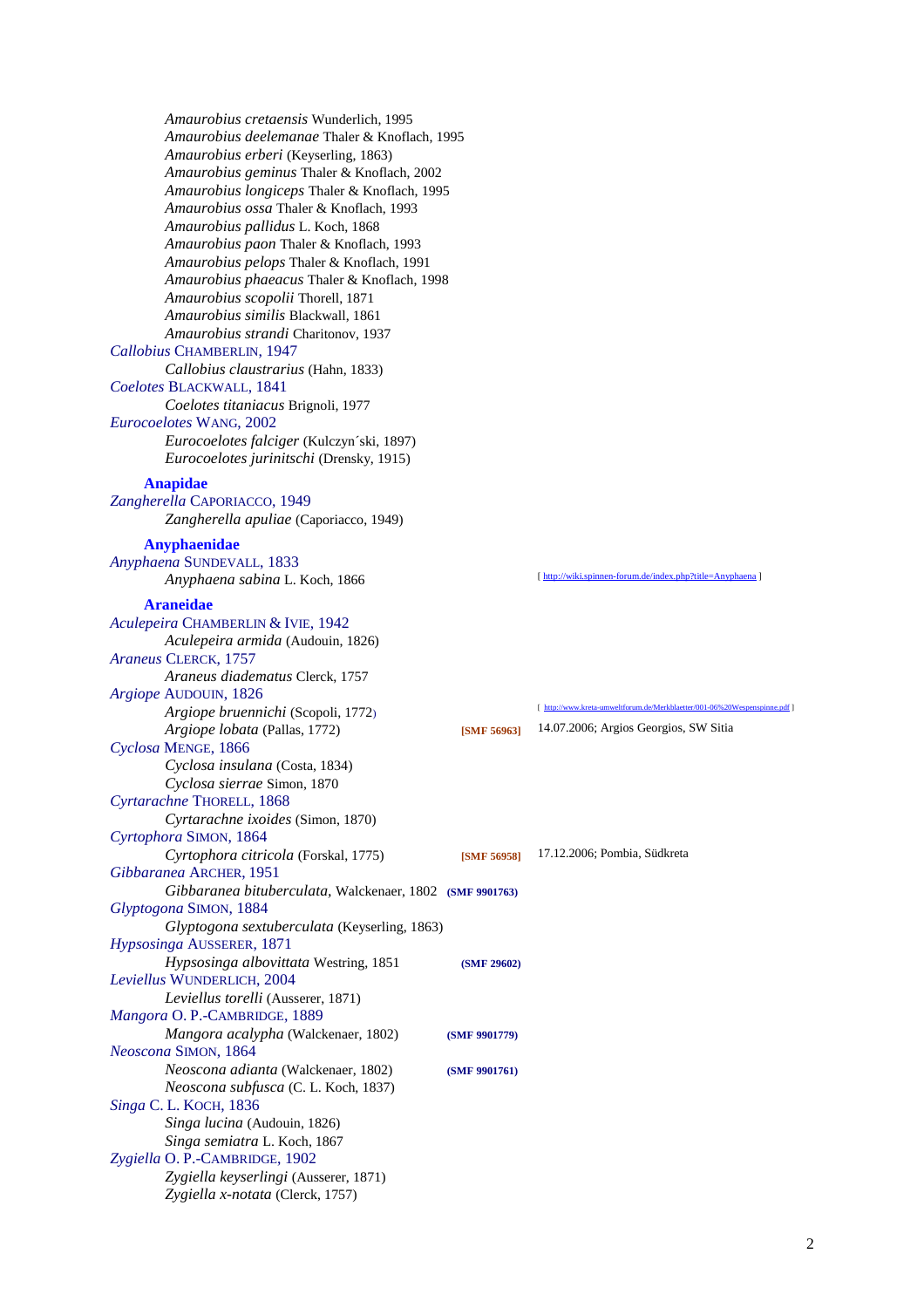# **Atypidae** 19.12.2006; Arvi, Südkreta [006-06] **Clubionidae**  *Clubiona* LATREILLE, 1804  *Clubiona brevipes* Blackwall, 1841 **(SMF 9900737)**  *Clubiona governetonis* Roewer, 1928 **(SMF 9900735)**  *Clubiona rethymnonis* Roewer, 1928 **(SMF 9900736)**  *Clubiona similis* L. Koch, 1867  *Clubiona subsultans* Thorell, 1875  *Clubiona subtilis* L. Koch, 1867  *Clubiona vegata* Simon, 1918 **Corinnidae**  *Phrurolithus* C. L. KOCH, 1839  *Phrurolithus szilyi* Herman, 1879 *Trachelas* L. KOCH, 1872  *Trachelas minor* O. P.-Cambridge, 1872 **Ctenizidae**  *Cteniza* LATREILLE, 1829  *Cteniza moggridgei* O. P.-Cambridge, 1874 *Cyrtocarenum* AUSSERER, 1871  *Cyrtocarenum cunicularium* (Olivier, 1811)  *Cyrtocarenum grajum* (C. L. Koch, 1836) **Dictynidae**  *Archaeodictyna* Caporiacco, 1928  *Archaeodictyna ammophila* (Menge, 1871) **(SMF 57411)** *Brommella* TULLGREN, 1948  *Brommella hellenensis* Wunderlich, 1995 *Devade* SIMON, 1884  *Devade indistincta* (O. P.-Cambridge, 1872) *Dictyna* SUNDEVALL, 1833  *Dictyna arundinacea* (Linnaeus, 1758) **(SMF 57435)**  *Dictyna latens* (Fabricius 1775) **[SMF 57409]** 12.05.2007; Arvi, Südkreta  *Dictyna vicina* Simon, 1873 **(SMF 57432)** *Mizaga* SIMON, 1898  *Mizaga racovitzai* Fage, 1909 *Nigma* LEHTINEN, 1967  *Nigma flavescens* (Walckenaer, 1830)  *Nigma vulnerata* (Simon, 1914)  *Nigma walckenaeri* (Roewer, 1951) **Dysderidae** *Dasumia* THORELL, 1875  *Dasumia cephalleniae* Brignoli, 1976  *Dasumia kusceri* (Kratochvil, 1935)  *Dasumia nativitatis* Brignoli, 1974 *Dysdera* LATREILLE, 1804  *Dysdera beieri* Deeleman-Reinhold, 1988  *Dysdera cephalonica* Deeleman-Reinhold, 1988  *Dysdera* cf. *lata* Reuss, 1834 **(SMF 57389)**  *Dysdera circularis* Deeleman-Reinhold, 1988  *Dysdera corfuensis* Deeleman-Reinhold, 1988  *Dysdera cretica* Roewer, 1928 **(SMF 9900671)**  *Dysdera crocata* C. L. Koch, 1838  *Dysdera erythrina* (Walckenaer, 1802)  *Dysdera festai* Caporiacco, 1929  *Dysdera fragaria* Deeleman-Reinhold, 1988  *Dysdera gigas* Roewer, 1928 **(SMF 9900670)**  *Dysdera halkidikii* Deeleman-Reinhold, 1988  *Dysdera hiemalis* Deeleman-Reinhold, 1988 **(SMF 57265)**  *Dysdera kollari* Doblika, 1853  *Dysdera lata* Wider, 1834  *Dysdera laterispina* Pesarini, 2001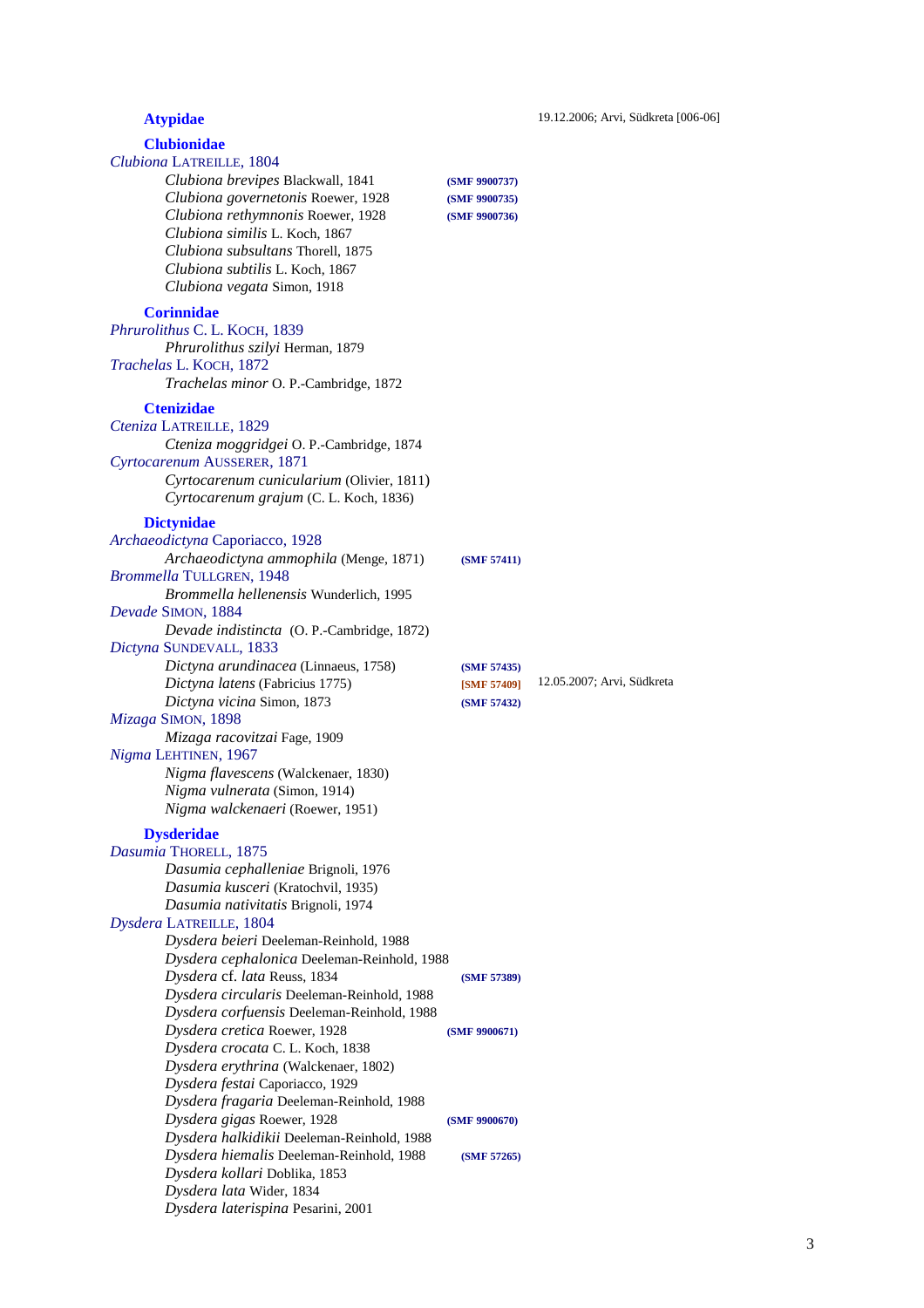*Dysdera limnos* Deeleman-Reinhold, 1988  *Dysdera longirostris* Doblika, 1853  *Dysdera minuta* Deeleman-Reinhold, 1988  *Dysdera murphiorum* Deeleman-Reinhold, 1988  *Dysdera neocretica* Deeleman-Reinhold, 1988  *Dysdera ninnii* Canestrini, 1868  *Dysdera pendazisi* Hadjissarantos, 1940  *Dysdera pectinata* Deeleman-Reinhold, 1988  *Dysdera pretneri* Deeleman-Reinhold, 1988  *Dysdera punctata* C. L. Koch, 1838  *Dysdera punctocretica* Deeleman-Reinhold, 1988  *Dysdera romantica* Deeleman-Reinhold, 1988  *Dysdera rubus* Deeleman-Reinhold, 1988  *Dysdera sciakyi* Pesarini, 2001  *Dysdera spinicrus* Simon, 1882 **(SMF 57268)**  *Dysdera sternalis* Roewer, 1928 **(SMF 9900628)**  *Dysdera sultani* Deeleman-Reinhold, 1988 *Dysdera taurica* Charitonov, 1956 **[SMF 56578]** 23.12.2005; Old Gouves Village, 18 km E Iraklion  *Dysdera werneri* Deeleman-Reinhold, 1988  *Dysdera westringi* O. P.-Cambrigde, 1872 *Dysderocrates* DEELEMAN-REINHOLD & DEELEMAN, 1988  *Dysderocrates egregius* (Kulczyn´ski, 1897)  *Dysderocrates gasparoi* Deeleman-Reinhold, 1988  *Dysderocrates marani* (Kratochvil, 1937) **(SMF 57391)** *Folkia* KRATOCHVIL, 1970  *Folkia lugens* Brignoli, 1974 *Harpactea* BRISTOWE, 1939  *Harpactea abantia* (Simon, 1884)  *Harpactea apollinea* Brignoli, 1979  *Harpactea argus* Brignoli, 1976  *Harpactea camenarum* Brignoli, 1977  *Harpactea catholica* (Brignoli, 1984)  *Harpactea cecconii* (Kulczyn´ski, 1908)  *Harpactea coccifera* Brignoli, 1984  *Harpactea corinthia* Brignoli, 1984  *Harpactea cressa* Brignoli, 1984 **(SMF 57266)**  *Harpactea hauseri* Brignoli, 1976  *Harpactea heliconia* Brignoli, 1984  *Harpactea incerta* Brignoli, 1979  *Harpactea johannitica* Brignoli, 1976  *Harpactea krueperi* (Simon, 1884)  *Harpactea kulczynskii* Brignoli, 1976  *Harpactea loebli* Brignoli, 1974  *Harpactea nausicaae* Brignoli, 1976 **(SMF 57276)**  *Harpactea strinatii* Brignoli, 1979  *Harpactea vallei* Brignoli, 1976  *Harpactea villehardouini* (Brignoli, 1978) *Hygrocrates* DEELEMAN-REINHOLD, 1988  *Hygrocrates lycaoniae* Brignoli, 1979 *Minotauria* KULCZYN´SKI, 1903  *Minotauria attemsi attemsi* Kulczyn´ski, 1903  *Minotauria attemsi fagei* (Kratochvil, 1970) *Rhodera* DEELEMAN-REINHOLD, 1989  *Rhodera hypogea* Deeleman-Reinhold, 1989 *Stalagtia* KRATOCHVIL, 1970  *Stalagtia hercegovinensis* (Nosek, 1905)  *Stalagtia kratochvili* Brignoli, 1976 *Stalagtia thaleriana* Chatzaki & Arnedo, 2006 ] **Eresidae**

*Adonea* SIMON, 1873  *Adonea fimbriata* Simon, 1873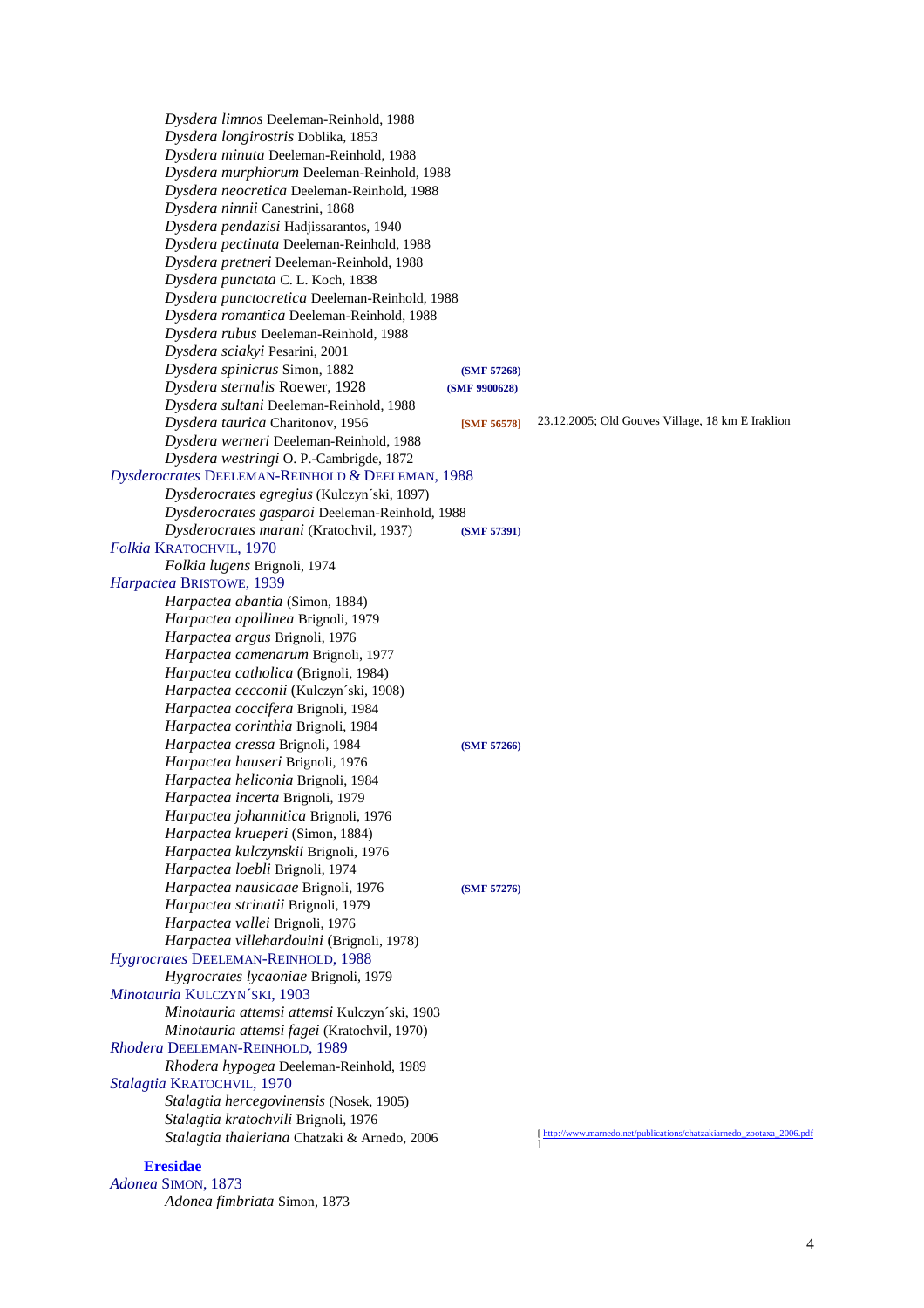| Eresus WALCKENAER, 1805                        |               |                                              |
|------------------------------------------------|---------------|----------------------------------------------|
| Eresus cinnaberinus (Olivier, 1789)            |               |                                              |
| Eresus ruficapillus C. L. Koch, 1846           |               |                                              |
| Eresus solitarius Simon, 1873                  |               |                                              |
| Eresus walckenaeri Brulle, 1832                | (SMF 9901801) | Fotobeleg H.-W. Bell, Omalos-Hochebene, 2008 |
| Stegodyphus SIMON, 1873                        |               |                                              |
| Stegodyphus lineatus (Latreille, 1817)         |               |                                              |
|                                                |               |                                              |
| <b>Filistatidae</b>                            |               |                                              |
| Filistata LATREILLE, 1810                      |               |                                              |
| Filistata insidiatrix Foskal, 1775             |               |                                              |
| Pritha LEHTINEN, 1867                          |               |                                              |
| Pritha nana (Simon, 1868)                      |               |                                              |
| Pritha pallida (Kulczyn'ski, 1897)             |               |                                              |
| Sahastata BENOIT, 1968                         |               |                                              |
| Sahastata nigra (Simon, 1897)                  |               |                                              |
| <b>Gnaphosidae</b>                             |               |                                              |
| Anagraphis SIMON, 1893                         |               |                                              |
| Anagraphis pallens Simon, 1893                 |               |                                              |
| Anagraphis pallida (Hadjissarantos, 1940)      |               |                                              |
| Aphantaulax SIMON, 1878                        |               |                                              |
| Aphantaulax cincta (L. Koch, 1866)             |               |                                              |
| Aphantaulax rifasciata (O. P.-Cambridge, 1872) |               |                                              |
| Aphantaulax rifasciata trimaculata Simon, 1878 |               |                                              |
| Berinda ROEWER, 1928                           |               |                                              |
| Berinda aegilia Chatzaki, 2002                 |               |                                              |
| Berinda amabilis Roewer, 1928                  | (SMF 13266)   |                                              |
| Berinda ensiger (O. P.-Cambridge, 1874)        |               |                                              |
| Berlandina DALMAS, 1922                        |               |                                              |
| Berlandina corcyraea (O. P.-Cambridge, 1874)   |               |                                              |
| Berlandina plumalis (O. P.-Cambridge, 1872)    |               |                                              |
| Callilepis WESTRING, 1874                      |               |                                              |
| Callilepis concolor Simon, 1914                |               |                                              |
| Callilepis cretica (Roewer, 1928)              | (SMF 13267)   |                                              |
| Camillina BERLAND, 1919                        |               |                                              |
| Camillina metellus (Roewer, 1928)              |               |                                              |
| Cesonia SIMON, 1893                            |               |                                              |
| Cesonia aspida Chatzaki, 2002                  |               |                                              |
| Cryptodrassus MILLER, 1943                     |               |                                              |
| Cryptodrassus creticus Chatzaki, 2002          |               |                                              |
| Drassodes WESTRING, 1851                       |               |                                              |
| Drassodes acrotirius Roewer, 1928              |               |                                              |
| Drassodes albicans (Simon, 1878)               | (SMF 9900581) |                                              |
| Drassodes alexandrinus (O. P.-Cambridge, 1874) | [SMF 58639]   | 09.05.2008; Petres Delta                     |
| Drassodes cofiniotes Roewer, 1928              |               |                                              |
| Drassodes creticus Roewer, 1928                | (SMF 9900600) |                                              |
| Drassodes lapidosus (Walckenaer, 1802)         | (SMF 13265)   | 04.05.2008; Mavros Kolimbos / Südkreta       |
|                                                | [SMF 58637]   |                                              |
| Drassodes leteomicans (Simon, 1878)            |               |                                              |
| Drassodes lithobius (Roewer, 1928)             | (SMF 9900583) | 11.05.2006; Anogia, 25 km SW Iraklion        |
| Drassodes lutescens (C. L. Koch, 1839)         | [SMF 58645]   |                                              |
| Drassodes omalosis Chatzaki, 2002              |               |                                              |
| Drassodes oreinos Chatzaki, 2002               |               |                                              |
| Drassodes serratichelis (Roewer, 1928)         | (SMF 13268)   |                                              |
| Drassodes unicolor (O. P.-Cambridge, 1872)     |               |                                              |
| Drassyllus CHAMBERLIN, 1922                    |               |                                              |
| Drassyllus praeficus (L. Koch, 1866)           |               |                                              |
| Drassyllus pumiloides Chatzaki, 2003           |               |                                              |
| Gnaphosa LATREILLE, 1804                       |               |                                              |
| Gnaphosa bithynica Kulczyn'ski, 1903           |               |                                              |
| Gnaphosa dolosa Herman, 1879                   |               |                                              |
| Gnaphosa oceanica Simon, 1878                  |               |                                              |
| Gnaphosa orchymonti Giltay, 1932               |               |                                              |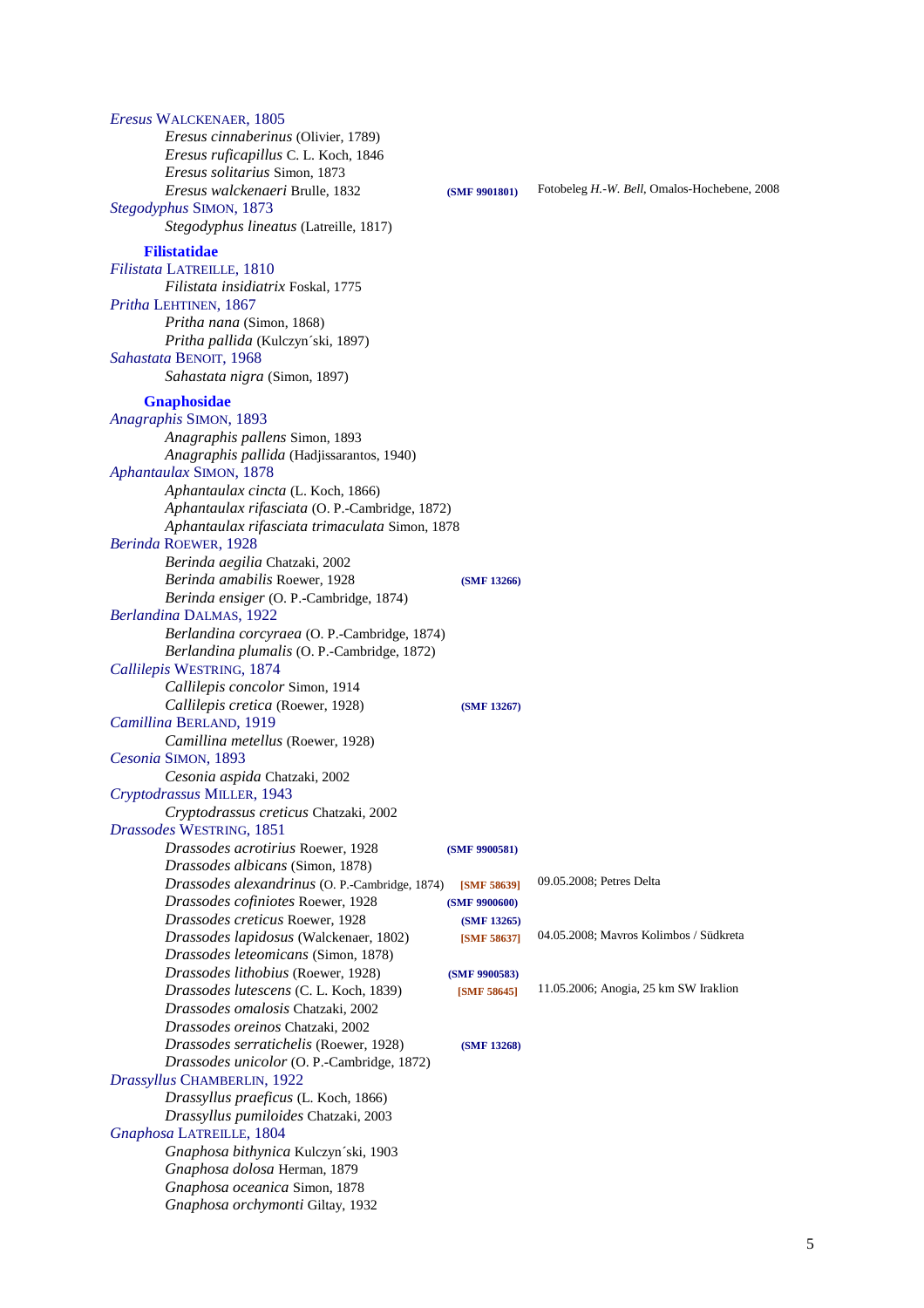| Gnaphosa stussineri Simon, 1885                            |                    |                                                   |
|------------------------------------------------------------|--------------------|---------------------------------------------------|
| Haplodrassus CHAMBERLIN, 1922                              |                    |                                                   |
| Haplodrassus acrotirius Chatzaki, 2003                     |                    |                                                   |
| Haplodrassus creticus (Roewer, 1928)                       |                    |                                                   |
| Haplodrassus dalmatensis (L. Koch, 1866)                   |                    |                                                   |
| Haplodrassus kulczynskii Lohmander, 1942                   |                    |                                                   |
| Haplodrassus macellinus (Thorell, 1871)                    |                    |                                                   |
| Haplodrassus minor (O. P.-Cambridge, 1879)                 |                    |                                                   |
| Haplodrassus servus (C. L. Koch, 1839)                     |                    |                                                   |
| Haplodrassus signifer (C. L. Koch, 1839)                   |                    |                                                   |
|                                                            |                    |                                                   |
| Leptodrassus SIMON, 1878                                   |                    | 07.05.2008; Keratokampos / Südkreta               |
| Leptodrassus albidus Simon, 1914                           | <b>[SMF 58628]</b> |                                                   |
| Leptodrassus femineus (Simon, 1873)                        |                    |                                                   |
| Leptodrassus hadjissaranti Chatzaki, 2002                  |                    |                                                   |
| Leptodrassus manolisi Chatzaki, 2002                       |                    |                                                   |
| Leptodrassus pupa Dalmas, 1919                             |                    |                                                   |
| Micaria WESTRING, 1851                                     |                    |                                                   |
| Micaria albovittata (Lucas, 1846)                          |                    |                                                   |
| Micaria coarctata (Lucas, 1846)                            |                    |                                                   |
| Micaria dives (Lucas, 1846)                                |                    |                                                   |
| Micaria ignea (O. P-Cambridge, 1872)                       | [SMF 56961]        | 07.05.2008; Agia Fotia, E Sitia                   |
| Micaria koeni (Bosmans, 2000)                              |                    |                                                   |
| Micaria pallipes (Lucas, 1846)                             |                    |                                                   |
| Micaria pulicaria (Sundevall, 1831)                        |                    |                                                   |
| Micaria pygmaea (Kroneberg, 1875)                          |                    |                                                   |
| Minosia DALMAS, 1921                                       |                    |                                                   |
| Minosia cretica Roewer, 1928                               | (SMF 9900612)      |                                                   |
| Nomisia DALMAS, 1921                                       |                    |                                                   |
| Nomisia aussereri (L. Koch, 1872)                          |                    |                                                   |
| Nomisia excerpta (O. P.-Cambridge, 1872)                   | [SMF 56961]        | 10.07.2006; Analipsi, 20 km östl. Iraklion        |
| Nomisia exornata (C. L. Koch, 1839)                        |                    |                                                   |
| Nomisia orientalis Dalmas, 1921                            |                    |                                                   |
| Nomisia palaestina (O. P.-Cambridge, 1872)                 |                    |                                                   |
| Nomisia ripariensis (O. P.-Cambridge, 1872)                | [SMF 58632]        | 03.05.2008, Gournes                               |
| Poecilochroa WESTRING, 1874                                |                    |                                                   |
| Poecilochroa senilis (O. P.-Cambridge, 1872)               |                    |                                                   |
| Pterotricha KULCZYN'SKI, 1903                              |                    |                                                   |
| Pterotricha lentiginosa (C. L. Koch, 1837)                 | [SMF 56609]        | 17.05.2006; Archea Eleftherna, 25 km SE Rethymnon |
| Scotophaeus SIMON, 1893                                    |                    |                                                   |
| Scotophaeus blackwalli (Thorell 1871)                      | [SMF 58616]        | 11.05.2008, Malia                                 |
| Scotophaeus peninsularis Roewer, 1928                      |                    |                                                   |
| Scotophaeus scutulatus (L. Koch, 1866)                     |                    |                                                   |
| Scotophaeus validus (Lucas, 1846)                          |                    |                                                   |
| Setaphis SIMON, 1893                                       |                    |                                                   |
| Setaphis carmeli (O. P.-Cambridge, 1872)                   |                    |                                                   |
| Setaphis parvula (Lucas, 1846)                             |                    |                                                   |
|                                                            |                    |                                                   |
| Synaphosus PLATNICK & SHADAB, 1980                         |                    |                                                   |
| Synaphosus palearcticus Ovtsharenko, Levy & Platnick, 1994 |                    | 12.05.2007, Arvi / Südkreta                       |
| Synaphosus trichopus (Roewer, 1928)                        | [SMF 58641]        |                                                   |
| Trachyzelotes LOHMANDER, 1944                              |                    |                                                   |
| Trachyzelotes adriaticus (Caporiacco, 1951)                |                    |                                                   |
| Trachyzelotes barbatus (L. Koch, 1866)                     |                    |                                                   |
| Trachyzelotes fuscipes (L. Koch, 1866)                     |                    |                                                   |
| Trachyzelotes holosericeus (Simon, 1878)                   |                    |                                                   |
| Trachyzelotes lyonneti (Audouin, 1826)                     | [SMF 58630]        | 07.05.2008; Keratokampos / Südkreta               |
| Trachyzelotes malkini Platnick & Murphy, 1984              |                    |                                                   |
| Zelotes GISTEL, 1848                                       |                    |                                                   |
| Zelotes aerosus Charitonov, 1946                           |                    |                                                   |
| Zelotes argoliensis (C. L. Koch, 1839)                     |                    |                                                   |
| Zelotes caucasius (L. Koch, 1866)                          | [SMF 56611]        | 20.05.2006; Gournes, 14 km E Iraklion             |
| Zelotes clivicola (L. Koch, 1870)                          |                    |                                                   |
| Zelotes cingarus (O. P.-Cambridge, 1874)                   |                    |                                                   |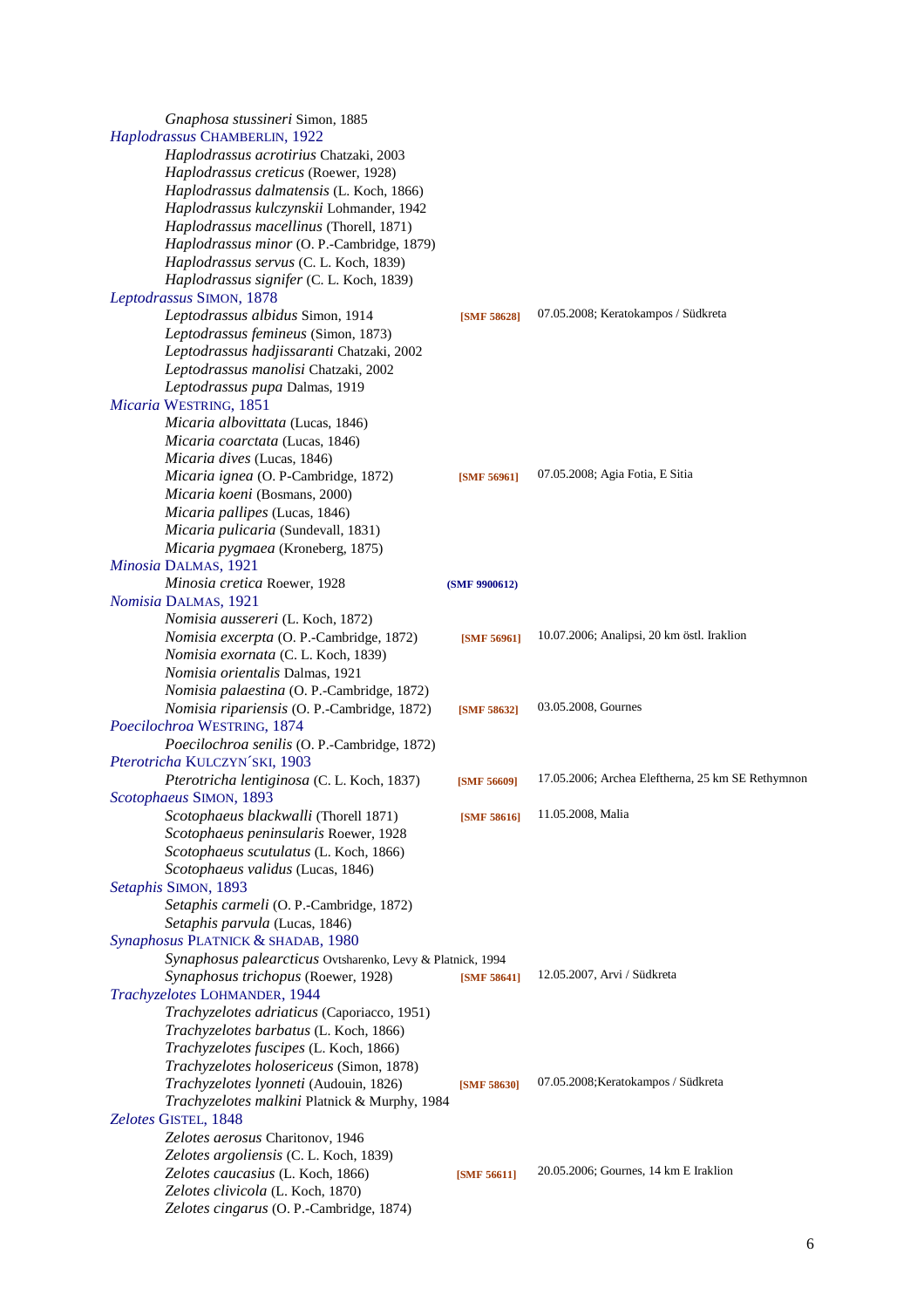*Zelotes creticus* (Kulczyn´ski, 1903)  *Zelotes daidalus* Chatzaki, 2003  *Zelotes distinctissimus* Caporiacco, 1929  *Zelotes femellus* (L. Koch, 1866)  *Zelotes flavimanus* (C. L. Koch, 1839)  *Zelotes graecus* (L. Koch, 1867)  *Zelotes ilotarum* (Simon, 1884)  *Zelotes insulanus* (L. Koch, 1867)  *Zelotes latreillei* (Simon, 1878)  *Zelotes metellus* Roewer, 1928 **(SMF 13261)**  *Zelotes minous* Chatzaki, 2003  *Zelotes nilicola* (O. P.-Cambridge, 1874)  *Zelotes olympi (*Kulczyn´ski, 1903)  *Zelotes oblongus* (C. L. Koch, 1833)  *Zelotes scrutatus* (O. P.-Cambridge, 1872)  *Zelotes segrex* (Simon, 1878)  *Zelotes solstitialis* Levy, 1998 **[SMF 58636]** 14.05.2006; Kastri/Keratokambos, Südkreta  *Zelotes subterraneus* (C. L. Koch, 1833)  *Zelotes tenuis* (L. Koch, 1866) **[SMF 58617]** 11.05.2008; Malia  *Zelotes trichopus* Roewer, 1928 **(SMF 9900597)**  *Zelotes villicoides* Giltay, 1932

# **Hahniidae**

*Hahnia* C. L. KOCH, 1841  *Hahnia candida* Simon, 1875  *Hahnia molossidis* Brignoli, 1979  *Hahnia ulyxis* Brignoli, 1974

#### **Hexathelidae**

*Macrothele* AUSSERER, 1871  *Macrothele cretica* Kulczyn´ski, 1903

# **Leptonetidae**

*Barusia* KRATOCHVIL, 1978  *Barusia laconica* (Brignoli, 1974) *Cataleptoneta* DENIS, 1955  *Cataleptoneta sengleti* (Brignoli, 1974) *Leptonetela* KRATOCHVIL, 1978  *Leptonetela andreevi* Deltshev, 1985  *Leptonetela kanellisi* (Deeleman-Reinhold, 1971)  *Leptonetela strinatii* (Brignoli, 1976)  *Leptonetela thracia* Gasparo, 2005 *Leptonetela* KRATOCHVIL, 1938

> *Sulcia cretica cretica,* Fage, 1945  *Sulcia cretica lindbergi* Dresco, 1962  *Sulcia cretica violacea* Brignoli, 1974

# **Linyphiidae**

*Alioranus* SIMON, 1926  *Alioranus planiceps* Wunderlich, 1980 **(SMF 28993)**  *Alioranus pastoralis* (O. P.-Cambridge, 1872) *Bolyphantes* C. L. KOCH, 1837  *Bolyphantes lamellaris* Tanasevitch, 1990  *Bolyphantes zonatus* (Simon, 1884) *Cresmatoneta* SIMON, 1929  *Cresmatoneta mutinensis* (Canestrini, 1868) *Diplocephalus* BERTKAU, 1883  *Diplocephalus alpinus* (O. P.-Cambridge, 1872)  *Diplocephalus graecus* (O. P.-Cambridge, 1872)  *Diplocephalus turcicus* Brignoli, 1972 *Erigonoplus* SIMON, 1884  *Erigonoplus inspinosus* Wunderlich, 1995  *Erigonoplus setosus* Wunderlich, 1995 **(SMF 39769)** *Frontinellina* VAN HELSDINGEN, 1969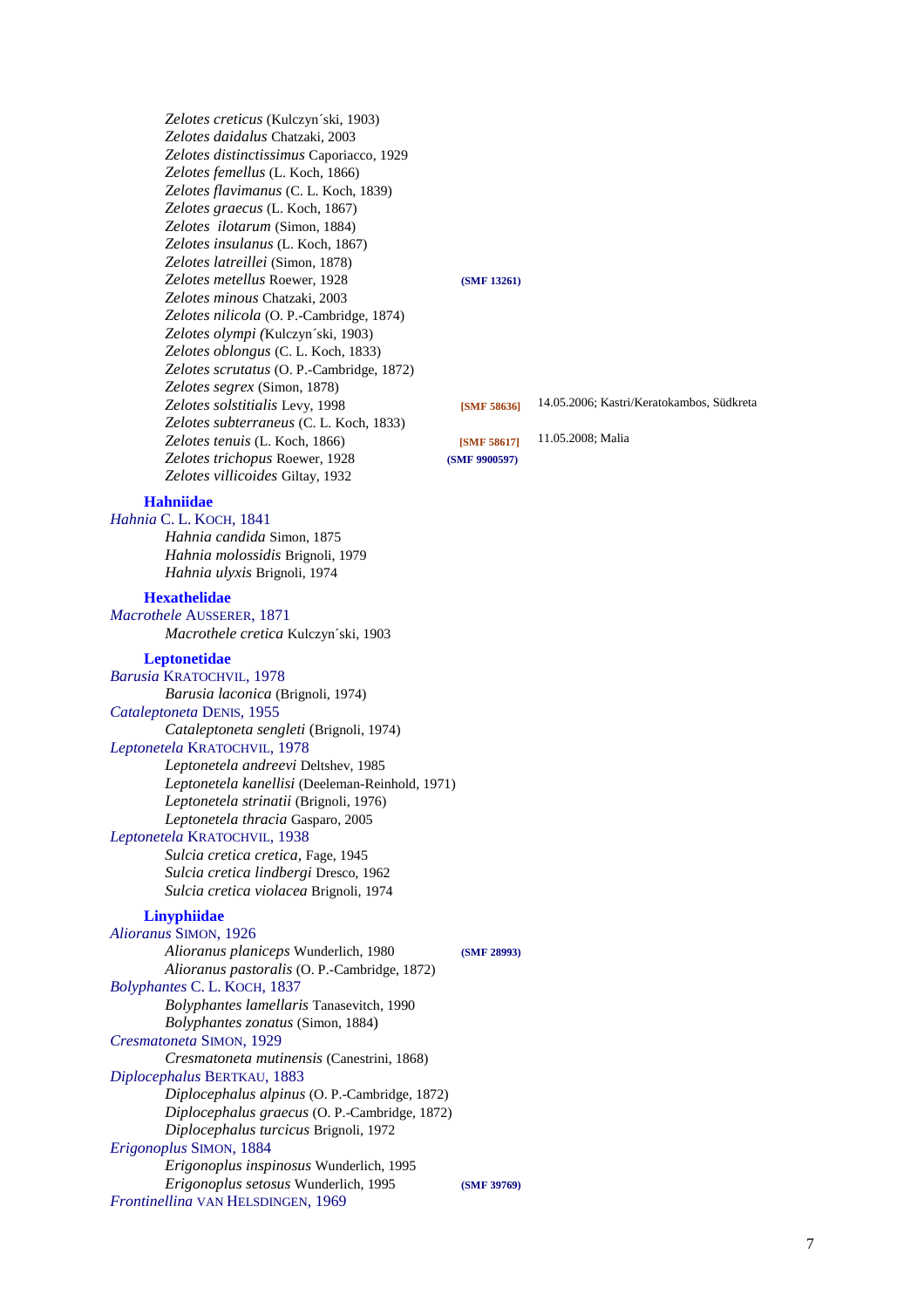*Frontinellina frutetorum* (C. L. Koch, 1834) **[SMF 56209]** 10.05.2006; Anogia, 25 km SW Iraklion *Icariella* BRIGNOLI, 1979  *Icariella hauseri* Brignoli, 1979 *Lepthyphantes* MENGE, 1866  *Lepthyphantes aegeus* Caporiacco, 1948  *Lepthyphantes beroni* Deltshev, 1979  *Lepthyphantes beshkovi* Deltshev, 1979  *Lepthyphantes brignolianus* Deltshev, 1979  *Lepthyphantus corfuensis* Wunderlich, 1995  *Lepthyphantes kratochvili* Fage, 1945  *Lepthyphantes magnesiae* Brignoli, 1979  *Lepthyphantes malickyi* Wunderlich, 1980 **(SMF 34606)** *Linyphia* Latreille, 1804  *Linyphia mimonti* Simon, 1884 *Maculoncus* Wunderlich, 1995  *Maculoncus parvipalpus* Wunderlich, 1995 *Mecopisthes* Simon, 1926  *Mecopisthes nasutus* Wunderlich, 1995 *Megalepthyphantes* Wunderlich, 1994  *Megalepthyphantes lydiae* Wunderlich 1994 *Meioneta* Hull, 1920  *Meioneta pseudorurestris* (Wunderlich, 1980)  *Meioneta punctata* (Wunderlich, 1995) *Palliduphantes* Saaristo & Tanasevitch, 2001  *Palliduphantes* cf. *byzantinus* (Fage, 1931) **[SMF 58775]** 24.02.2007; 35'9'29 N, 26'6'527 E  *Palliduphantes epaminodae* (Brignoli, 1979)  *Pallidophantes istrianus* (Kulczyn´ski, 1914)  *Palliduphantes malickyi* (Wunderlich, 1980)  *Palliduphantes spelaeorum* (Kulczyn´ski, 1914) *Pelecopsis* Simon, 1864  *Pelecopsis inedita* (O. P.-Cambridge, 1875) *Savgnia* Blackwall, 1833  *Savignia fronticornis* (Simon, 1884)  *Savignia naniplopi* Bosselaers & Henderickx, 2002 *Sintula* Simon, 1884  *Sintula cretaensis* Wunderlich, 1995 **(SMF 39759)**  *Sintula retroversus* (O. P.-Cambridge, 1875) *Tallusia* Lehtinen & Saaristo, 1972  *Tallusia pindos* Thaler, 1997 *Tenuiphantes* Saaristo & Tanasevitch, 1996  *Tenuiphantes mengei* (Kulczyn´ski, 1887)  *Tenuiphantes tenius* (Blackwall 1852) **[SMF 58775]** 27.03.2007; Theriso *Trichopterna* Kulczyn´ski, 1894  *Trichopterna krueperi* (Simon, 1884) *Typhochrestus* Simon, 1884  *Typhochrestus chiosensis* Wunderlich, 1995  *Typhochrestus epidaurensis* Wunderlich, 1995 *Walckenaeria* Blackwall, 1833  *Walckenaeria christae* Wunderlich, 1995  *Walckenaeria cirripes* Thaler, 1996  *Walckenaeria claviloba* Wunderlich, 1995  *Walckenaeria coniceps* Thaler, 1996  *Walckenaeria cretaensis* Wunderlich, 1995 **(SMF 39736)**  *Walckenaeria extraterrestris* Bosmans, 1993  *Walckenaeria hamus* Wunderlich, 1995 *Wiehlenarius* Eskov, 1990  *Wiehlenarius tirolensis* (Schenkel, 1939) **Liocranidae**  *Apostenus* WESTRING, 1851  *Apostenus ochraceus* Hadjissarantos, 1940 *Liocranum* L. KOCH, 1866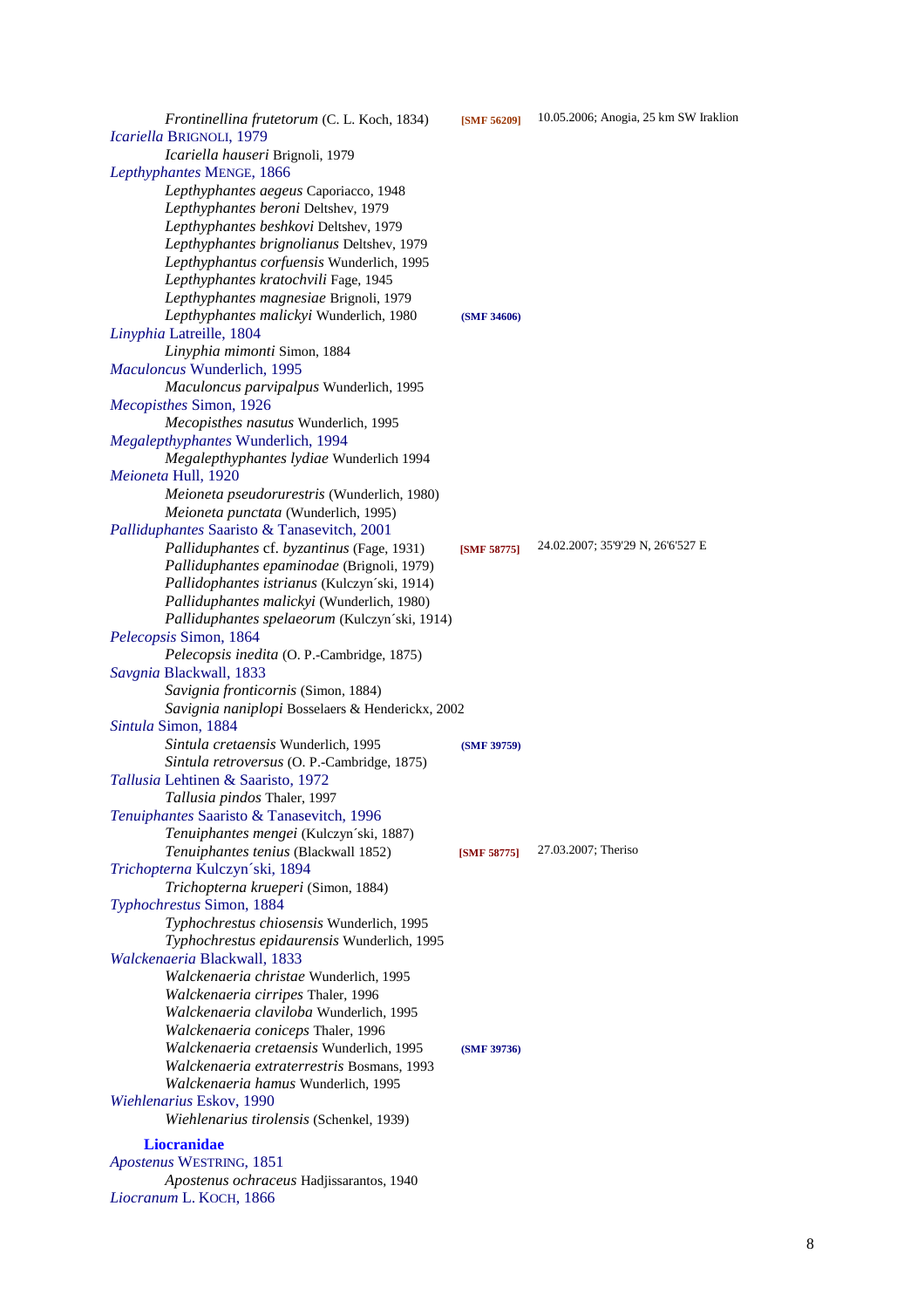*Liocranum ochraceum* L. Koch, 1867 *Mesiotelus*  SIMON, 1897  *Mesiotelus cyprinus scopensis* Drensky, 1935  *Mesiotelus mauritanicus* Simon, 1909  *Mesiotelus tenuissimus* (L. Koch, 1866)  *Mesiotelus viridis* (L. Koch, 1867) **Lycosidae**  *Alopecosa*  SIMON, 1885  *Alopecosa albofasciata* (Brulle, 1832) **(SMF 17018)**  *Alopecosa dryada* Cordes, 1996  *Alopecosa fuscipes* C. L. Koch, 1847  *Alopecosa pentheri* (Nosek, 1905)  *Alopecosa solitaria* (Herman, 1879) *Arctosa* C. L. KOCH, 1847  *Arctosa cinerea* (Fabricius, 1777)  *Arctosa latithorax* Lugetti & Tongiorgi, 1965  *Arctosa tbilisiensis* Mcheidze, 1946  *Arctosa variana* C. L. Koch, 1847 *Aulonia* C. L. KOCH, 1847  *Aulonia albimana* Walckenaer, 1805  *Aulonia kratochvili* Dunin, Buchar & Absolon, 1986 *Geolycosa*  MONTGOMERY, 1904  *Geolycosa vultuosa* (C. L. Koch, 1838) *Hogna*  SIMON, 1885  *Hogna graeca* (Roewer, 1951)  *Hogna radiata* (Latreille, 1817) *Hygrolycosa*  DAHL, 1908  *Hygrolycosa strani* Caporiacco, 1948 *Lycosa*  LATREILLE, 1804  *Lycosa narbonensis* Walckenaer, 1806  *Lycosa praegrandis* C. L. Koch, 1836 *Megarctosa*  CAPORIACCO, 1948  *Megarctosa naccai* Caporiacco, 1948 *Pardosa* C. L. KOCH, 1847  *Pardosa albatula* (Roewer, 1951)  *Pardosa amentata* Clerck, 1757 **(SMF 16959)**  *Pardosa atomaria* (C. L. Koch, 1847)  *Pardosa drenskii* Buchar, 1968  *Pardosa invenusta* (C. L. Koch, 1837)  *Pardosa luctinosa* Simon, 1876  *Pardosa nebulosa* (Thorell, 1872)  *Pardosa olympica* Tongiorgi, 1966 *Pardosa pertinax* v. Helversen, 2000  *Pardosa proxima poetica* Simon, 1876  *Pardosa tasevi* Buchar, 1968  *Pardosa tatarica* (Thorell, 1875)  *Pardosa tatarica saturiator* Caporiacco, 1948  *Pardosa vittata* (Keyserling, 1863) *Pirata*  SUNDEVALL, 1833  *Pirata latitans* (Blackwall, 1841) *Trochosa* C. L. KOCH, 1847  *Trochosa hispanica* Simon, 1879  *Trochosa ruricola* (De Geer, 1778) *Wadicosa*  ZYUZIN, 1985  *Wadicosa fidelis* (O. P.-Cambridge, 1872) **Mimetidae**  *Ero* C. L. KOCH, 1836  *Ero flammeola* Simon, 1881 *Minetus* C. L. KOCH, 1836  *Mimetus laevigatus* (Keyserling, 1863)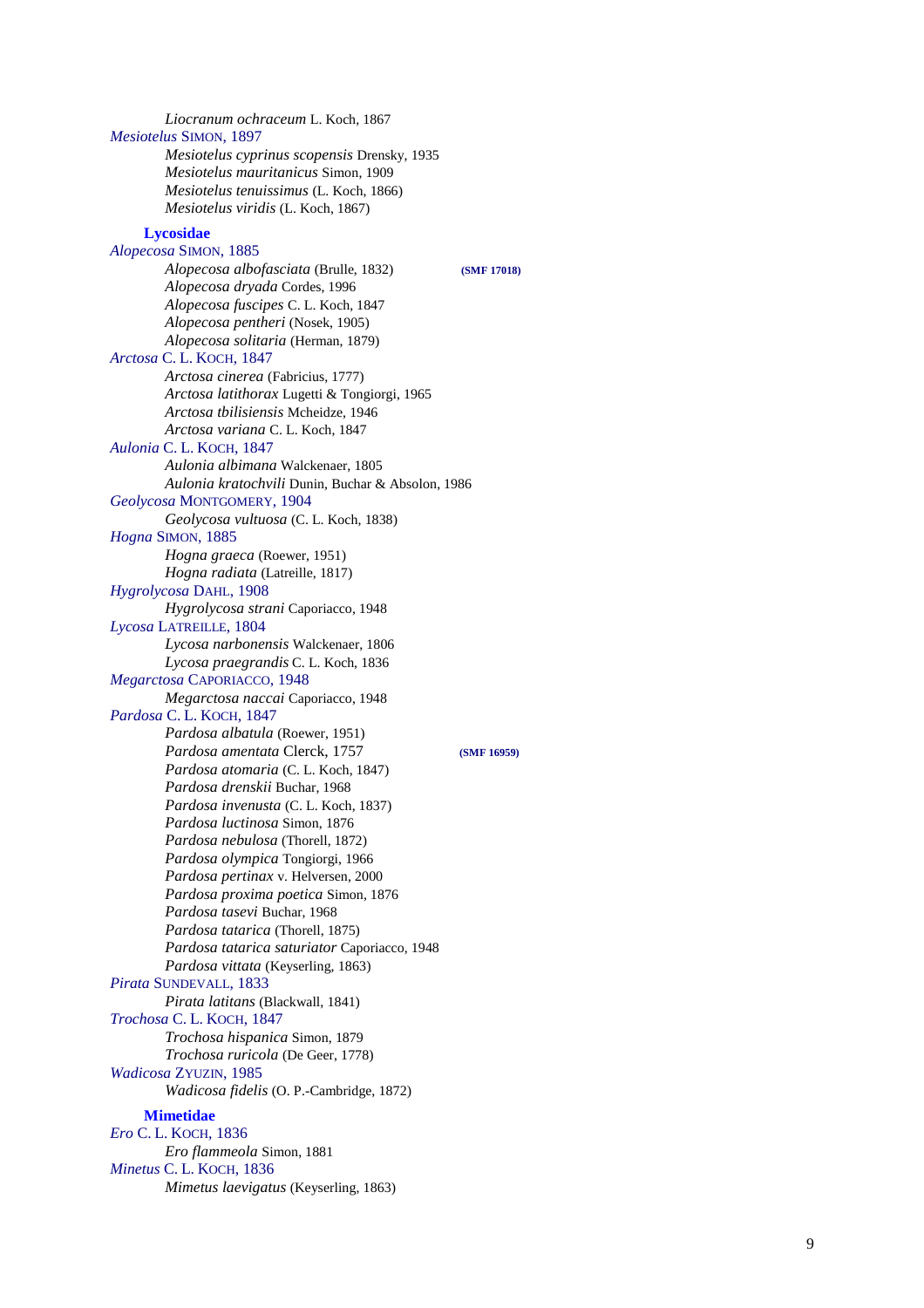#### **Miturgidae**

# *Cheiracanthium* C. L. KOCH, 1839

#### *Cheiracanthium cretese* Roewer, 1928 **(SMF 9900740)**

*Cheiracanthium mildei* L. Koch, 1864 **[SMF 60667]** 11.05.2009, Arvi<br>*Cheiracanthium nelasoicum* (C. J. Koch, 1837), **ISME 606651** 04.05.2009, Gournes *Cheiracanthium pelasgicum* (C. L. Koch, 1837) **[SMF 60665]**  *Cheiracanthium seidlitzi* L. Koch, 1864

## **Nemesiidae**

## *Brachythele* AUSSERER, 1871

 *Brachythele denieri* (Simon, 1916)  *Brachythele icterica* Ausserer, 1871 *Nemesia* AUDOUIN, 1826  *Nemesia caranhaci* Decae, 1995  *Nemesia daedali* Decae, 1995

#### **Nesticidae**

*Nesticus* THORELL, 1869

 *Nesticus beshkovi* Deltshev, 1979  *Nesticus henderickxi* Bosselaers, 1998

# **Oecobiidae**

#### *Oecobius* LUCAS, 1846

 *Oecobius cellariorum* (Duges, 1836)  *Oecobius maculatus* Simon, 1870  *Oecobius navus* Blackwall, 1859  *Oecobius rhodiensis* Kritscher, 1966 *Uroctea* DUFOUR, 1820

 *Uroctea durandi* (Latreille, 1809)

**Oonopidae** 

# *Oonopinus* SIMON, 1893

 *Oonopinus ionicus* Brignoli, 1979  *Oonops mahnerti* Brignoli, 1974 *Opopaea* SIMON, 1891  *Opopaea punctata* (O. P.-Cambridge, 1872)

#### *Orchestina* SIMON, 1882

 *Orchestina ebriola* Brignoli, 1972  *Orchestina simoni* Dalmas, 1916

# **Oxyopidae**

*Oxyopes* LATREILLE, 1804  *Oxyopes globifer* Simon, 1876  *Oxyopes heterophthalmus* (Latreille, 1804)  *Oxyopes lineatus* Latreille, 1806  *Oxyopes mediterraneus* Levy, 1999 *Peucetia* THORELL, 1869  *Peucetia viridis* (Blackwall, 1858)

#### **Palpimanidae**

### *Palpimanus* DUFOUR, 1820

 *Palpimanus gibbulus* Dufour, 1820  *Palpimanus orientalis* Kulczyn´ski, 1909  *Palpimanus uncatus* Kulczyn´ski, 1909

# **Philodromidae**

*Paratibellus* SIMON, 1932  *Paratibellus oblongiusculus* (Lucas, 1846) *Philodromus* WALCKENAER, 1826  *Philodromus fuscolimbatus* Lucas, 1846  *Philidromus glaucinus* Simon, 1870  *Philodromus lividus* Simon, 1875  *Philodromus longipalpis* Simon, 1870  *Philodromus lunatus* Muster & Thaler, 2004  *Philodromus pulchellus* Lucas, 1846 **[SMF 58833]** 04.05.2008; Gouves, 18 km E Iraklion  *Philodromus torquatus* O. P.-Cambridge, 1873 *Thanatus* C. L. KOCH, 1837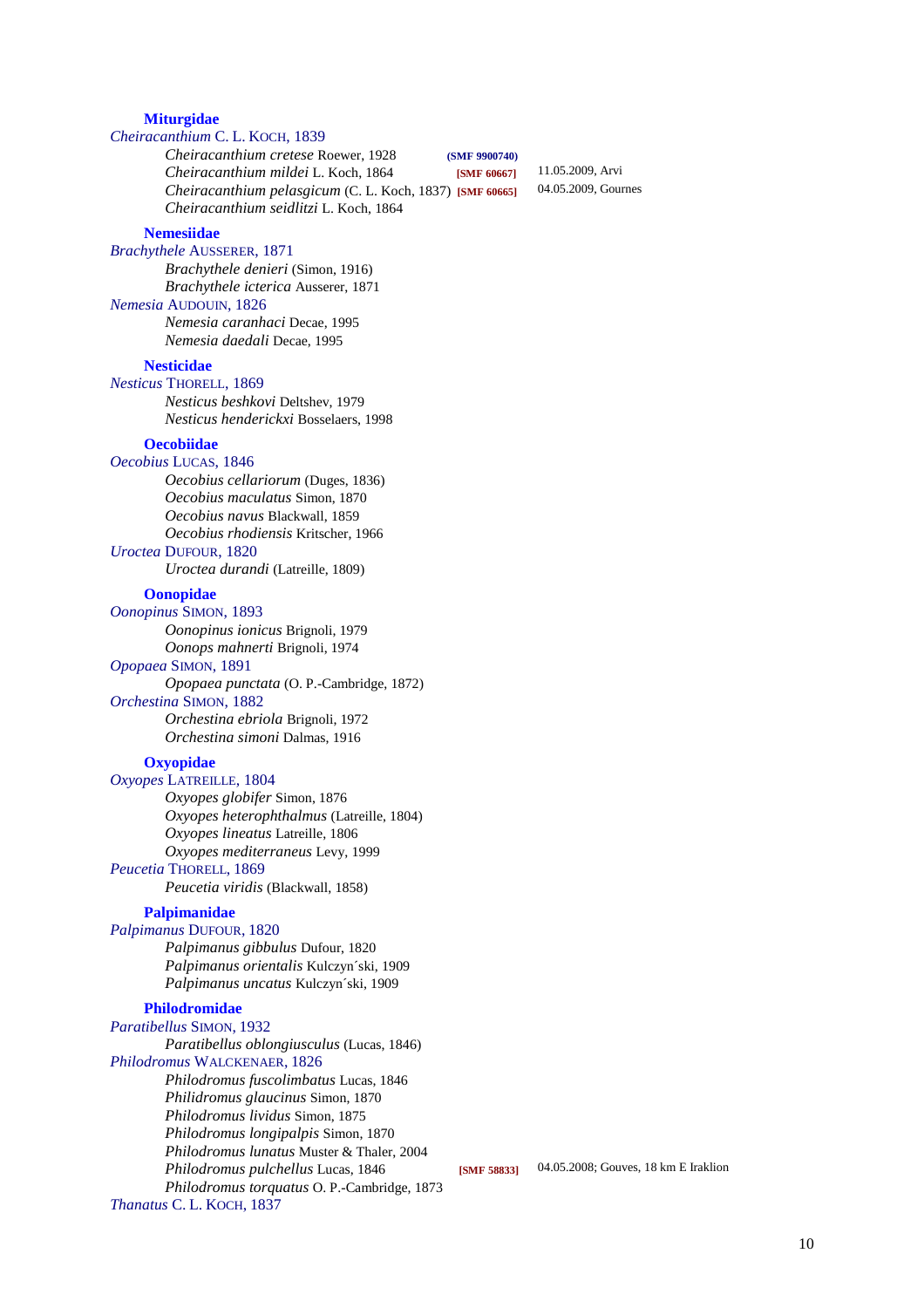| <i>Thanatus arenarius</i> L. Koch, 1872<br>Thanatus flavidus Simon, 1875<br>Thanatus gigas (C. L. Koch, 1837)<br>Thanatus lineatipes Simon, 1870                                                                  |                              |                                                   |
|-------------------------------------------------------------------------------------------------------------------------------------------------------------------------------------------------------------------|------------------------------|---------------------------------------------------|
| Thanatus vulgaris Simon, 1870<br>Thanatus vulgaris creticus Kulczyn'ski, 1903<br>Tibellus SIMON, 1875<br>Tibellus macellus Simon, 1875<br>Tibellus parallelus (C. L. Koch, 1837)<br>Tibellus vossioni Simon, 1884 | [SMF 58831]                  | 11.05.2008; Malia                                 |
| <b>Pholcidae</b>                                                                                                                                                                                                  |                              |                                                   |
| Artema WALCKENAER, 1837<br>Artema cretica Roewer, 1928                                                                                                                                                            | (SMF 9900012)                |                                                   |
| Artema atlanta Walckenaer, 1837                                                                                                                                                                                   |                              |                                                   |
| Holocnemus SIMON, 1873<br>Holocnemus pluchei (Scopoli, 1763)                                                                                                                                                      |                              | 11.05.2006; Anogia, 25 km SW Iraklion             |
| Hoplopholcuss KULCZYN'SKI, 1908<br>Hoplopholcus figulus Brignoli, 1971                                                                                                                                            | [SMF 56588]                  |                                                   |
| Hoplopholcus labyrinthi (Kulczyn'ski, 1903)<br>Hoplopholcus minotaurinus Senglet, 1971                                                                                                                            | [SMF 56591]                  | 18.05.2006; Skotino-Cave, 18 km SE Iraklion       |
| Hoplopholcus minous Senglet, 1971<br>Hoplopholcus palladis Brignoli, 1971<br>Pholcus WALCKENAER, 1805                                                                                                             | (SMF 34506)                  |                                                   |
| Pholcus bidentatus Zhu, Zhang, Zhang & Chen 2005 [SMF 61959]                                                                                                                                                      |                              | 17.07.2009; Sfakia, Crete                         |
| Pholcus creticus Senglet, 1971<br>Pholcus opilionoides (Schrank, 1781)                                                                                                                                            |                              |                                                   |
| Pholcus phalangioides (Fuesslin, 1775)<br>Pholcus spiliensis Wunderlich, 1995                                                                                                                                     | [SMF 58777]<br>(SMF 36922)   | 21.07.2008; Fori bei Timbaki                      |
| Spermophora HENTZ, 1841                                                                                                                                                                                           |                              |                                                   |
| Spermophora senoculata Duges, 1836<br>Spermophora topolia Roewer, 1928<br>Stygopholcus ABSOLON & KRATOCHVIL, 1932                                                                                                 | [SMF 62010]<br>(SMF 9900011) | 17.07.2009; Sfakia, Crete                         |
| Stygopholcus photophilus (Senglet, 1971<br>Stygopholcus skotophilus Kratochvil, 1940                                                                                                                              | [SMF 56590]                  | 17.05.2006; Archea Eleftherna, 25 km SE Rethymnon |
| <b>Pisauridae</b>                                                                                                                                                                                                 |                              |                                                   |
| Pisaura SIMON, 1885                                                                                                                                                                                               |                              |                                                   |
| Pisaura mirabilis (Clerck, 1757)<br>Pisaura orientalis Kulczyn'ski, 1913                                                                                                                                          |                              |                                                   |
| Prodidomidae                                                                                                                                                                                                      |                              |                                                   |
| Prodidomus HENTZ, 1847<br>Prodidomus amaranthinus (Lucas, 1846)                                                                                                                                                   |                              |                                                   |
| Prodidomus hispanicus Dalmas, 1919                                                                                                                                                                                |                              |                                                   |
| <b>Salticidae</b><br>Aelurillus SIMON, 1884                                                                                                                                                                       |                              |                                                   |
| Aelurillus affinis (Lucas, 1846)                                                                                                                                                                                  |                              |                                                   |
| Aelurillus blandus (Simon, 1871)                                                                                                                                                                                  |                              |                                                   |
| Aelurillus cretensis Azarkina, 2002                                                                                                                                                                               |                              |                                                   |
| Aelurillus guecki Metzner, 1999                                                                                                                                                                                   |                              |                                                   |
| Aelurillus kochi Roewer, 1951<br>Aelurillus leipoldae (Metzner, 1999)                                                                                                                                             |                              |                                                   |
| Aelurillus politiventris (O. P.-Cambridge, 1872)                                                                                                                                                                  |                              |                                                   |
| Aelurillus steinmetzi Metzner, 1999                                                                                                                                                                               |                              |                                                   |
| Afraflacilla CAPORIACCO, 1941<br>Afraflacilla epiblemoides (Chyzer, 1891)                                                                                                                                         |                              |                                                   |
| Bianor PECKHAM & PECKHAM, 1886                                                                                                                                                                                    |                              |                                                   |
| Bianor albobimaculatus (Lucas, 1846)                                                                                                                                                                              | (SMF 990242)                 |                                                   |
| Carrhotus THORELL, 1891<br>Carrhotus xanthogramma (Latreille, 1819)                                                                                                                                               |                              |                                                   |
| Chalcoscirtus BERTKAU, 1880<br>Chalcoscirtus helverseni Metzner, 1999                                                                                                                                             | (SMF 13379)                  |                                                   |
|                                                                                                                                                                                                                   |                              |                                                   |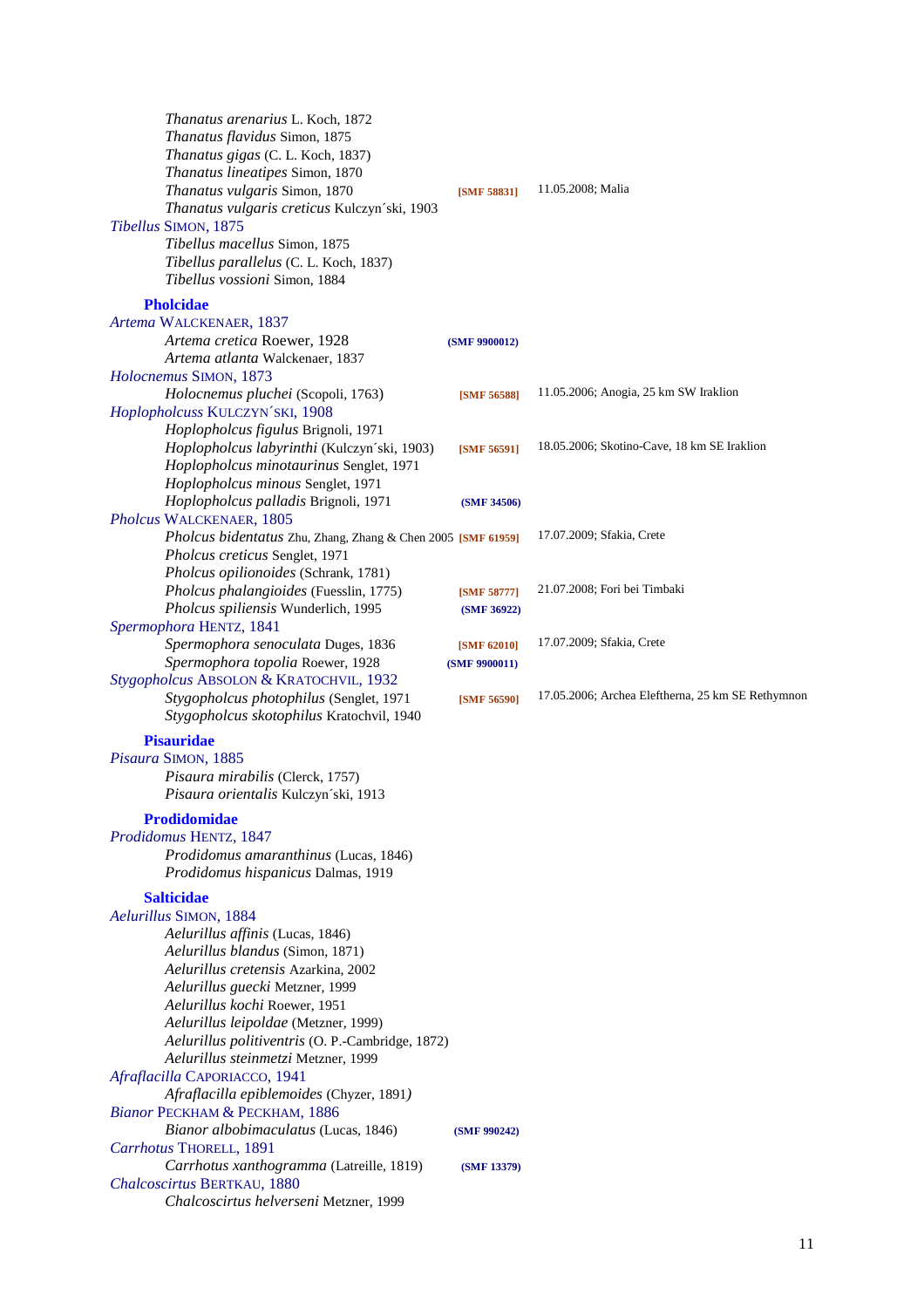| Chalcoscirtus infimus L. Koch, 1868                         | (SMF 58537)   |                                              |
|-------------------------------------------------------------|---------------|----------------------------------------------|
| Cyrba SIMON, 1876                                           |               |                                              |
| Cyrba algerina (Lucas, 1846)                                | (SMF 58548)   |                                              |
| Euophrys C. L. KOCH, 1834                                   |               |                                              |
| Euophrys difficilis (Simon, 1868)                           |               |                                              |
| Euophrys gambosa (Simon, 1868)                              |               |                                              |
| Euophrys rufibarbis Simon, 1868)                            |               |                                              |
| Euophrys skalanicus (Dobroruka, 2003)                       |               |                                              |
| Euophrys sulphurea (L. Koch, 1867)                          |               |                                              |
| Euophrys terrestris (Simon, 1871)                           |               |                                              |
| Evarcha SIMON, 1902                                         |               |                                              |
| Evarcha falcata Clerck, 1757                                | (SMF 9902076) |                                              |
| Evarcha jucunda (Lucas, 1846)                               | (SMF 58544)   |                                              |
| Habrocestum SIMON, 1876                                     |               |                                              |
| Habrocestum egaenum Metzner, 1999                           | (SMF 58531)   |                                              |
| Habrocestum graceum Dalmas, 1920                            |               |                                              |
| Habrocestum latifasciatum (Simon, 1868)                     |               |                                              |
| Habrocestum papilionaceum (L. Koch, 1867)                   |               |                                              |
| Hasarius SIMON, 1871                                        |               |                                              |
| Hasarius adansoni (Audouin, 1826)                           | (SMF 13381)   |                                              |
| Heliophanillus PROSZYNSKI, 1989                             |               |                                              |
| Heliophanillus fulgens (O. P.-Cambridge, 1872)              |               |                                              |
| Heliophanus C.L. KOCH, 1833                                 |               |                                              |
|                                                             |               |                                              |
| Heliophanus auratus C. L. Koch, 1835                        | (SMF 57339)   |                                              |
| Heliophanus creticus Giltay, 1932                           | (SMF 57334)   |                                              |
| Heliophanus edentulus Simon, 1871                           |               |                                              |
| Heliophanus equester L. Koch, 1867                          | (SMF 58536)   |                                              |
| Heliophanus furcatus Simon, 1876                            |               |                                              |
| Heliophanus melinus L. Koch, 1867                           |               |                                              |
| Heliophanus mordax (O. P.-Cambridge, 1872)                  |               |                                              |
| Heliophanus simplex Simon, 1868                             |               |                                              |
| Heliophanus uncinatus Simon, 1871                           |               |                                              |
| Hyllus C. L. KOCH, 1846                                     |               |                                              |
| Hyllus insularis Metzner, 1999                              |               |                                              |
| Icius SIMON, 1876                                           |               |                                              |
| Icius hamatus (C. L. Koch, 1846)                            |               |                                              |
| Leptorchestes THORELL, 1870                                 |               |                                              |
| Leptorchestes berolinensis (C. L. Koch, 1846) (SMF 9901974) |               |                                              |
| Leptorchestes mutilloides (Lucas, 1846)                     |               |                                              |
| Leptorchestes peresi (Simon, 1868)                          |               |                                              |
| Macaroeris WUNDERLICH, 1992                                 |               |                                              |
| Macaroeris flavicomis (Simon, 1884)                         |               |                                              |
| Macaroeris nidicolens (Walckenaer, 1802)                    | (SMF 58527)   | 23.12.2005; Gouves Village, 16 km E Iraklion |
| Marpissa C. L. Koch, 1846                                   |               |                                              |
| Marpissa muscosa (Clerck 1757)                              | (SMF 57336)   |                                              |
| Mendoza PECKHAM & PECKHAM, 1894                             |               |                                              |
| Mendoza canestrinii (Ninni, 1868)                           |               |                                              |
| Menemerus SIMON, 1868                                       |               |                                              |
| Menemerus animatus O. P.-Cambridge, 1876                    |               |                                              |
| Menemerus falsificus Simon, 1868                            |               |                                              |
| Menemerus semilimbatus (Hahn, 1829)                         | (SMF 58539)   |                                              |
| Menemerus taeniatus (L. Koch, 1867)                         |               |                                              |
| Morgus SIMON, 1882                                          |               |                                              |
| Mogrus canescens (C. L. Koch, 1846)                         |               |                                              |
| Mogrus neglectus (Simon, 1868)                              |               |                                              |
| Pellenes SIMON, 1876                                        |               |                                              |
| Pellenes diagonalis (Simon, 1868)                           |               |                                              |
|                                                             |               |                                              |
| Pellenes epularis (O. P.-Cambridge, 1872)                   |               |                                              |
| Pellenes flavipalpis (Lucas, 1853)                          |               |                                              |
| Pellenes geniculatus (Simon, 1868)                          |               |                                              |
| Pellenes laevigatus (Simon, 1868)                           |               |                                              |
| Pellenes moreanus Metzner, 1999                             |               |                                              |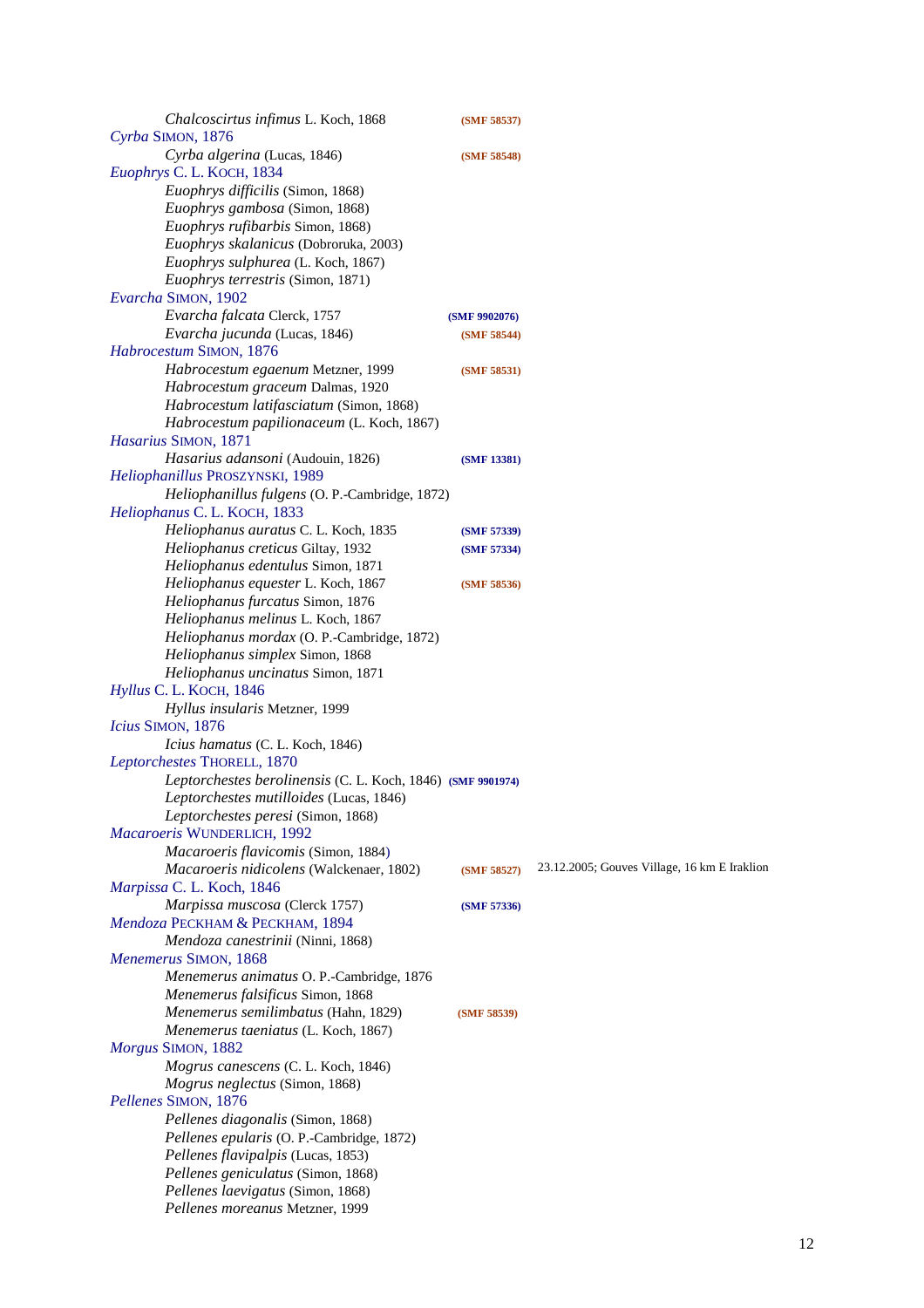| <i>Pellenes seriatus</i> (Thorell, 1875)       |                    |                                        |
|------------------------------------------------|--------------------|----------------------------------------|
| Philaeus THORELL, 1869                         |                    |                                        |
| Philaeus chrysops (Poda, 1761)                 | <b>[SMF 57309]</b> | 26.04.2004; Gortys / Südostkreta       |
| Phintella STRAND, 1906                         |                    |                                        |
| Phintella castriesiana (Grube, 1861)           |                    |                                        |
| Phlegra SIMON, 1876                            |                    |                                        |
| Phlegra bresnieri (Lucas, 1846)                |                    |                                        |
| Phlegra cinereofasciata (Simon, 1868)          |                    |                                        |
| Phlegra lineata (C. L. Koch, 1846)             |                    |                                        |
| Phlegra theseusi Logunov, 2001                 |                    |                                        |
| Plexippoides PROSZYNSKI, 1984                  |                    |                                        |
| Plexippoides flavescens (O.P.-Cambridge, 1872) |                    |                                        |
| Plexippoides gestroi (Dalmas, 1920)            |                    |                                        |
| Plexippus C. L. KOCH, 1846                     |                    |                                        |
|                                                |                    |                                        |
| Plexippus devorans (O. P.-Cambridge, 1872)     |                    | 12.05.2006; Analipsi, 18 km E Iraklion |
| Plexippus paykulli (Audouin, 1826)             | [SMF 57295]        |                                        |
| Pseudeuophrys DAHL, 1912                       |                    |                                        |
| Pseudeuophrys pallidipes Dobroruka, 2002       |                    |                                        |
| Pseudeuophrys vafra (Blackwall, 1867)          |                    |                                        |
| Pseudicius SIMON, 1885                         |                    |                                        |
| Pseudicius baduis (Simon, 1868)                |                    |                                        |
| Pseudicius courtauldi Bristowe, 1935           |                    |                                        |
| Pseudicius cultrifer Caporiacco, 1948          |                    |                                        |
| Pseudicius espereyi Fage, 1921                 |                    |                                        |
| Pseudicius kulczynskii Nosek, 1905             |                    |                                        |
| Pseudicius picaceus (Simon, 1868)              | (SMF 58528)        |                                        |
| Pseudicius vankeeri Metzner, 1999              |                    |                                        |
| Saitis SIMON, 1876                             |                    |                                        |
| Saitis ariadneae Logunov, 2001                 |                    |                                        |
| Saitis barbipes (Simon, 1868)                  | (SMF 9902000)      |                                        |
| Saitis graecus Kulczyn'ski, 1905               |                    |                                        |
| Saitis sengleti (Metzner, 1999)                | (SMF 57325)        |                                        |
| Saitis tauricus Kulczyn'ski, 1905              | (SMF 40463)        |                                        |
| Salticus LATREILLE, 1804                       |                    |                                        |
| Salticus iteacus Metzner, 1999                 |                    |                                        |
| Salticus mandibularis (Simon, 1868)            |                    |                                        |
| Salticus mutabilis Lucas, 1846                 | (SMF 57296)        |                                        |
| Salticus noordami Metzner, 1999                |                    |                                        |
| Salticus propinquus Lucas, 1846                |                    |                                        |
| Salticus unicolor (Simon, 1868)                |                    |                                        |
| Salticus zebraneus (C. L. Koch, 1837)          | (SMF 58554)        |                                        |
| Synageles SIMON, 1876                          |                    |                                        |
| Synageles dalmaticus (Keyserling, 1863)        |                    |                                        |
| Talavera PECKHAM & PECKHAM, 1909               |                    |                                        |
| Talavera aequipes ludio (Simon, 1871)          |                    |                                        |
| Thyene SIMON, 1885                             |                    |                                        |
| Thyene imperialis (Rossi, 1846)                |                    |                                        |
|                                                | (SMF 58550)        |                                        |
| Thyene phragmitigrada Metzner, 1999            |                    |                                        |
| Yllenus SIMON, 1868                            |                    |                                        |
| Yllenus gavdos Logunov & Marusik, 2003         |                    |                                        |
| <b>Scytodidae</b>                              |                    |                                        |
| Scytodes LATREILLE, 1804                       |                    |                                        |
| Scytodes fusca Walckenaer, 1837                | [SMF 58576]        |                                        |
| Scytodes immaculata L. Koch, 1875              |                    |                                        |
| Scytodes thoracica (Latreille, 1802)           |                    |                                        |
| Scytodes velutina Heineken & Lowe, 1832        |                    |                                        |
| <b>Segestriidae</b>                            |                    |                                        |
| Ariadna AUDOUIN, 1826                          |                    |                                        |
| Ariadna insidiatrix Audoin, 1826               |                    |                                        |
| Segestria LATREILLE, 1804                      |                    |                                        |
| Segestria bavarica C. L. Koch, 1843            | (SMF 9901810)      |                                        |
|                                                |                    |                                        |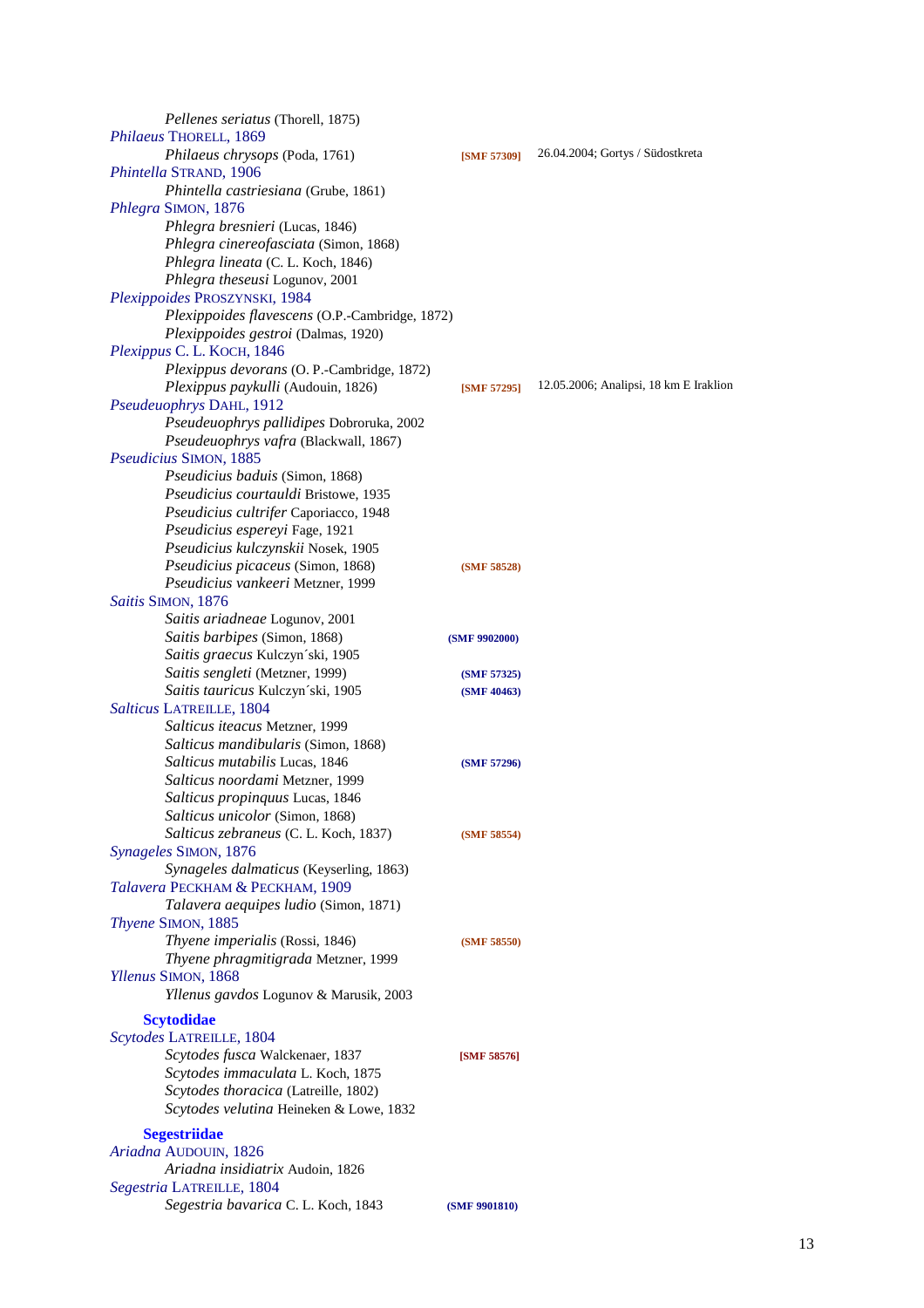| Segestria florentina (Rossi, 1790)<br>Segestria sbordonii Brignoli, 1984<br>Segestria senoculata (Linnaeus, 1758) | [SMF 57160] | 07.052007; Gouves Village, 18 km E Iraklion                                  |
|-------------------------------------------------------------------------------------------------------------------|-------------|------------------------------------------------------------------------------|
| <b>Sicariidae</b><br>Loxosceles HEINEKEN & LOWE, 1832                                                             |             |                                                                              |
| Loxosceles rufescens (Dufour, 1820)                                                                               | [SMF 56207] | 21.12.2005; Prassas, 8 km E Iraklion                                         |
| <b>Sparassidae</b><br>Eusparassus SIMON, 1903<br>Eusparassus walckenaeri (Audouin, 1826)                          |             |                                                                              |
| Heteropoda LATREILLE, 1804<br>Heteropoda variegata (Simon, 1874)                                                  |             |                                                                              |
| Micrommata LATREILLE, 1804<br>Micrommata ligurina (C. L. Koch, 1845)                                              |             |                                                                              |
| Olios WALCKENAER, 1837<br>Olios argelasius (Walckenaer, 1805)                                                     |             |                                                                              |
| <b>Tetragnathidae</b><br>Metellina CHAMBERLIN & IVIE, 1941                                                        |             |                                                                              |
| Metellina merianae (Scopoli, 1763)                                                                                |             |                                                                              |
| Tetragnatha LATREILLE, 1804<br>Tetragnatha nitens (Audouin, 1826)                                                 |             |                                                                              |
| <b>Theraphosidae</b>                                                                                              |             |                                                                              |
| Chaetopelma AUSSERER, 1871<br>Chaetopelma sp. (? cf. aegyptiacum) Ausserer, 1871                                  |             | leg. A. Schönhofer; 24.03.2007; 35°23'39 N, 23°40'18 E                       |
| <b>Theridiidae</b>                                                                                                |             |                                                                              |
| Anelosimus SIMON, 1891<br>Anelosimus sp. (? cf. aulicus) (C. L. Koch, 1838)                                       |             | leg. H. Eikamp; 19.07.2007; 35°11'57 N, 25°27'46 E                           |
| Argyrodes SIMON, 1864                                                                                             |             |                                                                              |
| Argyrodes argyrodes (Walckenaer, 1842)<br>Crustulina MENGE, 1868                                                  | [SMF 58573] | [ http://www.kreta-umweltforum.de/Merkblaetter/028-08%20-%20Diebspinne.pdf ] |
| Crustulina scabripes Simon, 1881                                                                                  | [SMF 58781] | 31.03.2007; 35'6'653 N, 25'47'562 E; Gournia                                 |
| Dipoena THORELL, 1869                                                                                             |             |                                                                              |
| Dipoena convexa (Blackwall, 1870)<br>Enoplognatha PAVESI, 1880                                                    |             |                                                                              |
| Enoplognatha afrodite Hippa & Oksala, 1983                                                                        |             |                                                                              |
| Enoplognatha diversa (Blackwall, 1859)                                                                            |             |                                                                              |
| Enoplognatha franzi Wunderlich, 1995                                                                              |             |                                                                              |
| Enoplognatha gemina Bosmans & van Keer, 1999                                                                      |             |                                                                              |
| Enoplognatha giladensis (Levi & Amitai, 1982)                                                                     |             |                                                                              |
| Enoplognatha macrochelis Levi & Amitai, 1982<br>Enoplognatha mandibularis (Lucas, 1846)                           |             |                                                                              |
| Enoplognatha mariae Bosmans & van Keer, 1999                                                                      |             |                                                                              |
| Enoplognatha mediterranea Levi & Amitai, 1981                                                                     |             |                                                                              |
| Enoplognatha nigromarginata (Lucas, 1846)                                                                         |             |                                                                              |
| Enoplognatha ovata (Clerck, 1757)                                                                                 |             |                                                                              |
| Enoplognatha parathoracica Levi & Amitai, 1981                                                                    |             |                                                                              |
| Enoplognatha penelope Hippa & Osala, 1982                                                                         |             |                                                                              |
| Enoplognatha quadripunctata Simon, 1884                                                                           | [SMF 58785] | 21.03.2007; Sitia                                                            |
| Enoplognatha testacea Simon, 1884                                                                                 |             |                                                                              |
| Enoplognatha verae Bosmans & van Keer, 1999<br>Episinus WALCKENAER, in LATREILLE, 1809                            |             |                                                                              |
| Episinus angulatus Blackwall, 1836                                                                                | (SMF 17965) |                                                                              |
| Euryopis MENGE, 1868                                                                                              |             |                                                                              |
| Euryopis episinoides (Walckenaer, 1847)                                                                           | [SMF 58776] | 23.07.2008; Fori bei Timbaki                                                 |
| Euryopis magaritata (L. Koch, 1867)                                                                               |             |                                                                              |
| Euryopis mutoloi Caporiacco, 1948                                                                                 |             |                                                                              |
| Euryopis sexalbomaculata (Lucas, 1846)                                                                            |             |                                                                              |
| Latrodectus WALCKENAER, 1805<br>Latrodectus tredecimguttatus (Rossi, 1790)                                        |             |                                                                              |
| Neottiura MENGE, 1868                                                                                             |             |                                                                              |
| Neottiura herbigrada (Simon, 1873)                                                                                | [SMF 58776] | 31.03.2007; Gournia                                                          |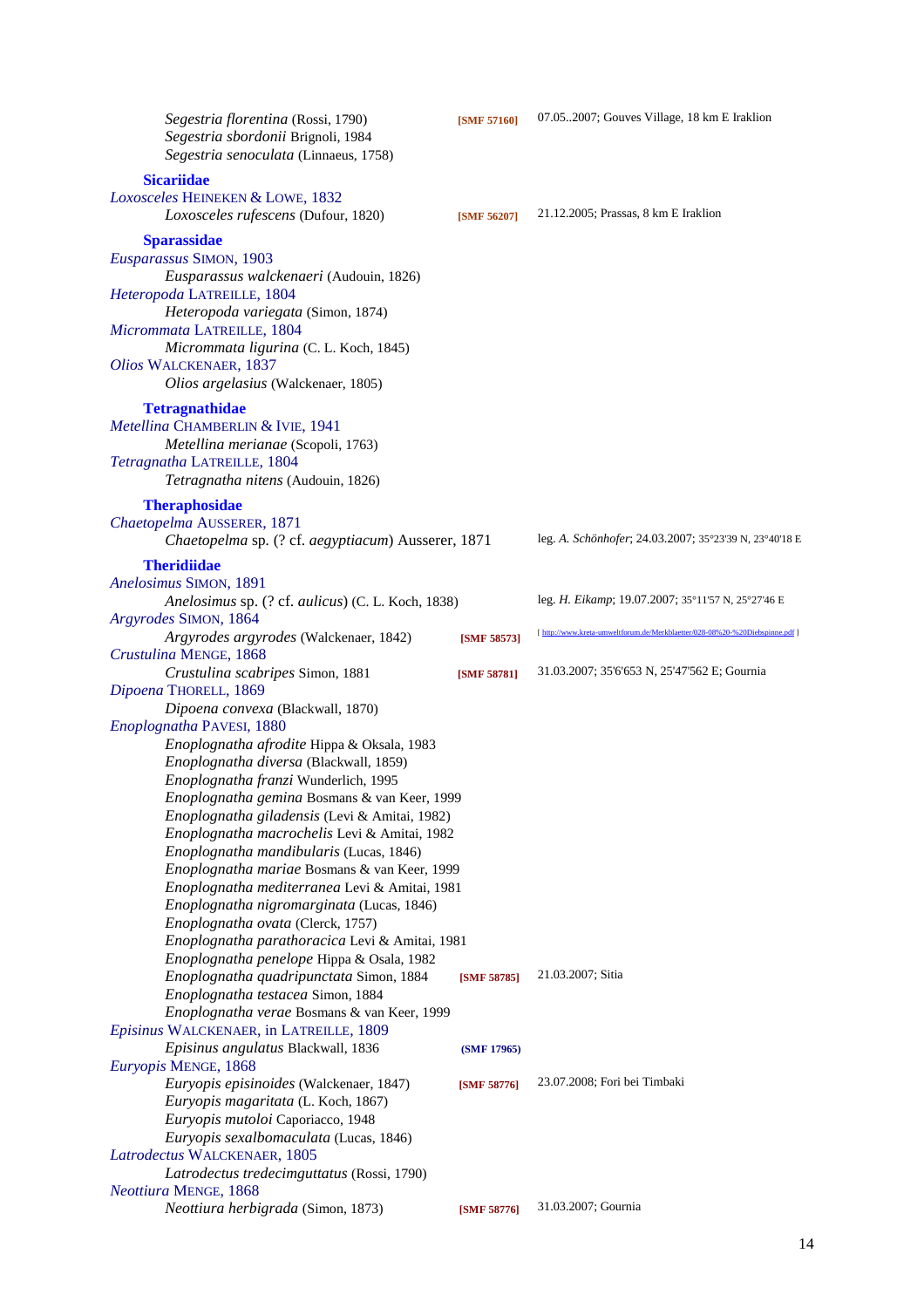| <i>Neottiura unicata</i> (Lucas, 1846)          |                    |                                               |
|-------------------------------------------------|--------------------|-----------------------------------------------|
| Robertus O. P.-CAMBRIDGE, 1879                  |                    |                                               |
| Robertus heydemanni Wiehle, 1965                |                    |                                               |
| Robertus mediterraneus Eskov, 1987              |                    |                                               |
| Simitidion WUNDERLICH, 1992                     |                    |                                               |
| Simitidion simile (C. L. Koch, 1836)            |                    |                                               |
| Steatoda SUNDEVALL, 1833                        |                    |                                               |
| Steatoda albomaculata (De Geer, 1778)           | (SMF 40896)        |                                               |
| Steatoda brignolii Knoflach, 1996               |                    |                                               |
| Steatoda castanea (Clerck, 1757)                |                    |                                               |
| Steatoda erigoniformis (O. P.-Cambrigede, 1872) |                    |                                               |
| Steatoda grossa (C. L. Koch, 1838)              | <b>[SMF 56960]</b> | 24.12.2007; Agios Vasilios                    |
| Steatoda maura (Simon, 1909)                    |                    |                                               |
| Steatoda meridionalis (Kulczyn'ski, 1894)       |                    |                                               |
|                                                 |                    | 20.12.2006; Kato Archanes / Mittelkreta       |
| Steatoda paykulliana (Walckenaer, 1805)         | [SMF 58764]        | 03.06.2008; Gournes                           |
| Steatoda triangulosa (Walckenaer, 1802)         | [SMF 58767]        |                                               |
| Theridion WALCKENAER, 1805                      |                    |                                               |
| Theridion adrianopoli Drensky, 1915             | [SMF 58786]        | 21.03.2007; 35'11'823 N, 26'15'5 E; Sitia     |
| Theridion carpathium Brignoli, 1984             |                    |                                               |
| Theridion corcyraeum Brignoli, 1984             |                    |                                               |
| Theridion melanurum Hahn, 1831                  |                    |                                               |
| Theridion mystaceum L. Koch 1870                | <b>[SMF 58770]</b> | 04.05.2008; Gouves                            |
| Theridion nigropunctatum Lucas, 1846            |                    |                                               |
| Theridion petraeum L. Koch, 1872                |                    |                                               |
| Theridion refugum Drensky, 1929                 |                    |                                               |
| Theridion tenellum C. L. Koch, 1841             |                    |                                               |
| <b>Thomisidae</b>                               |                    |                                               |
| Cozyptila LEHTINEN & MARUSIK, 2005              |                    |                                               |
| Cozyptila blackwalli (Simon, 1875)              |                    |                                               |
| Cozyptila confluens (C. L. Koch, 1845)          |                    |                                               |
| Diaea Thorell, 1869                             |                    |                                               |
| Diaea dorsata Fabricius, 1777                   |                    |                                               |
| Ebrechtella DAHL, 1907                          | (SMF 9901667)      |                                               |
|                                                 |                    |                                               |
| Ebrechtella tricuspidata (Fabricius, 1775)      |                    |                                               |
| Heriaeus SIMON, 1875                            |                    |                                               |
| Heriaeus orientalis Simon, 1918                 |                    |                                               |
| Heriaeus setiger (O. P.-Cambridge, 1872)        |                    |                                               |
| Heriaeus simoni Kulczyn'ski, 1903               |                    |                                               |
| Misumena LATREILLE, 1804                        |                    |                                               |
| Misumena vatia (Clerck, 1757)                   |                    |                                               |
| Monaeses THORELL, 1869                          |                    |                                               |
| Monaeses paradoxus (Lucas, 1846)                | [SMF 57162]        | 06.07.2007; Agia Fotia, S Iraklion (Nordkreta |
| Pistius SIMON, 1875                             |                    |                                               |
| Pistius truncatus (Pallas, 1772)                |                    |                                               |
| Synema SIMON, 1864                              |                    |                                               |
| Synema globosum (Fabricius, 1775)               |                    |                                               |
| Synema plorator (O. P.-Cambridge, 1872)         |                    |                                               |
| Thomisus WALCKENAER, 1805                       |                    |                                               |
| Thomisus albus Bösenberg, 1902                  |                    |                                               |
| Thomisus onustus Walckenaer, 1806               |                    | Fotobeleg Maria Eleftheria                    |
| Tmarus SIMON, 1875                              |                    |                                               |
| Tmarus piochardi (Simon, 1866)                  |                    |                                               |
| Xysticus C. L. KOCH, 1835                       |                    |                                               |
| Xysticus acerbus, Thorell, 1872                 | (SMF 9901662)      |                                               |
| Xysticus bicolor L. Koch, 1867                  |                    |                                               |
| Xystucis bufo (Dufour, 1820)                    |                    |                                               |
| Xysticus cribratus Simon, 1885                  |                    |                                               |
| Xysticus graecus C. L. Koch, 1837               |                    |                                               |
| Xysticus lalandei (Audouin, 1826)               |                    |                                               |
| Xysticus tenebrosus Silhavy, 1944               |                    |                                               |
| Xysticus thessalicoides Wunderlich, 1995        | (SMF 33323)        |                                               |
|                                                 |                    |                                               |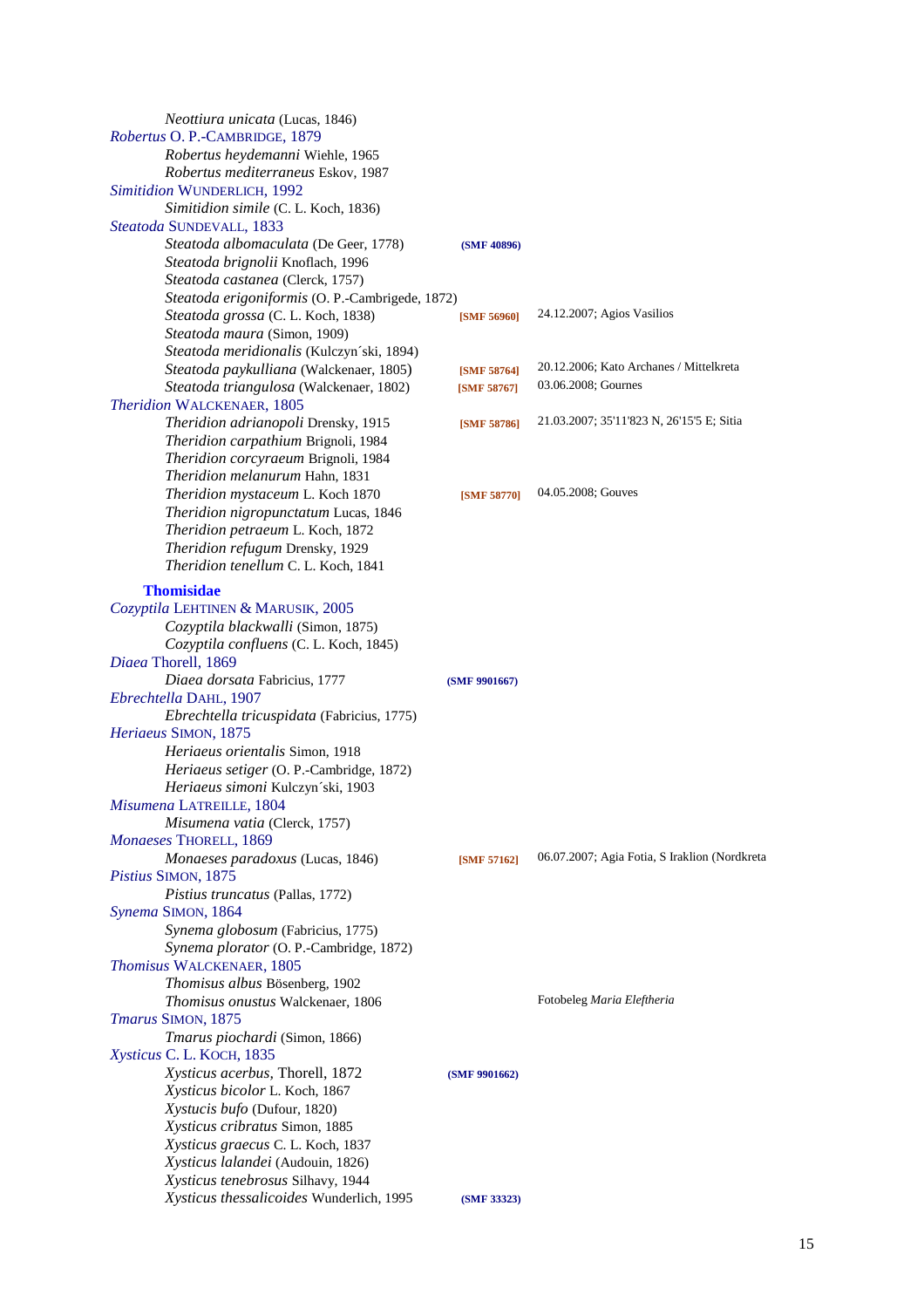| Xysticus thessalicus Simon, 1916<br>Xysticus tristrami (O. P.-Cambridge, 1872)                                                                                                                                                                                                                                |                    |                                                           |
|---------------------------------------------------------------------------------------------------------------------------------------------------------------------------------------------------------------------------------------------------------------------------------------------------------------|--------------------|-----------------------------------------------------------|
| <b>Titanoecidae</b><br>Nurscia SIMON, 1874<br>Nurscia albomaculata (Lucas, 1846)<br>Nurscia albosignata Simon, 1874<br>Titanoeca THORELL, 1870<br>Titanoeca tristis L. Koch, 1872                                                                                                                             | <b>[SMF 56608]</b> | 15.05.2005; Old Gouves Village, 18 km E Iraklion          |
| Titanoeca veteranica Herman, 1879                                                                                                                                                                                                                                                                             |                    |                                                           |
| <b>Uloboridae</b><br>Hyptiotes WALCKENAER, 1837<br>Hyptiotes flavidus (Blackwall, 1862)<br>Hyptiotes gerhardti Wiehle, 1929<br>Hyptiotes paradoxus (C. L. Koch, 1834)<br>Polenecia LEHTINEN, 1967<br>Polenecia producta (Simon, 1873)<br><b>Uloborus LATREILLE, 1806</b><br>Uloborus gilvus (Blackwall, 1870) |                    |                                                           |
| <b>Zodariidae</b>                                                                                                                                                                                                                                                                                             |                    |                                                           |
| Lachesana STRAND, 1932<br>Lachesana blackwalli (O. P.-Cambridge, 1872)<br>Lachesana graeca Thaler & Knoflach, 2004                                                                                                                                                                                            |                    |                                                           |
| Palaestina O.P.-CAMBRIDGE, 1872<br>Palaestina expolita O.P.-Cambridge, 1872<br>Zodarion Walckenaer, 1826                                                                                                                                                                                                      |                    |                                                           |
| Zodarion aegaeum Denis, 1935<br>Zodarion attikaense Wunderlich, 1980<br>Zodarion creticum Roewer, 1928<br>Zodarion cyprium Kulczyn'ski, 1908<br>Zodarion elegans (Simon, 1873)                                                                                                                                | (SMF 990919)       |                                                           |
| Zodarion emarginatum (Simon, 1873)<br>Zodarion epirense Brignoli, 1984<br>Zodaroin frenatum Simon, 1884<br>Zodarion graecum (C. L. Koch, 1843)<br>Zodarion granulatum Kulczyn'ski, 1908                                                                                                                       |                    |                                                           |
| Zodarion hauseri Brignoli, 1984<br>Zodarion morosum Denis, 1935<br>Zodarion musarum Brignoli, 1984<br>Zodarion pythium Denis, 1935<br>Zodarion rhodiense Caporiacco, 1948                                                                                                                                     | [SMF 58784]        | 31.03.2007; 35'6'653 N, 25'47'562 E; Gournia              |
| Zodarion rhodiense nigrifemur Caporiacco, 1948<br>Zodarion spinibarbis Wunderlich, 1973                                                                                                                                                                                                                       | (SMF 28307)        |                                                           |
| <b>Zoropsidae</b><br>Zoropsis SIMON, 1878                                                                                                                                                                                                                                                                     |                    |                                                           |
| Zoropsis lutea (Thorell, 1875)                                                                                                                                                                                                                                                                                |                    | [ http://wiki.spinnen-forum.de/index.php?title=Zoropsis ] |
| Zoropsis oertzeni Dahl, 1901                                                                                                                                                                                                                                                                                  |                    |                                                           |
| Palpenläufer = Tasterläufer(Palpigradi)                                                                                                                                                                                                                                                                       | $[1]$              |                                                           |
| <b>Eukoeneniidae</b>                                                                                                                                                                                                                                                                                          |                    |                                                           |
| Eukoenenia BÖRNER, 1901<br>Eukoenenia mirabilis (Grassi & Calandruccio, 1885)                                                                                                                                                                                                                                 |                    |                                                           |
| <b>Pseudoskorpione (Pseudoskorpiones)</b>                                                                                                                                                                                                                                                                     | $\left[31\right]$  |                                                           |
| <b>Atemnidae</b>                                                                                                                                                                                                                                                                                              |                    |                                                           |
| Atemnus CANESTRINI, 1884<br>Atemnus politus (Simon, 1878)                                                                                                                                                                                                                                                     |                    |                                                           |
| <b>Cheliferidae</b><br>Chelifer GEOFFROY, 1762<br>Dactylochelifer latreillei (Leach, 1817)                                                                                                                                                                                                                    |                    |                                                           |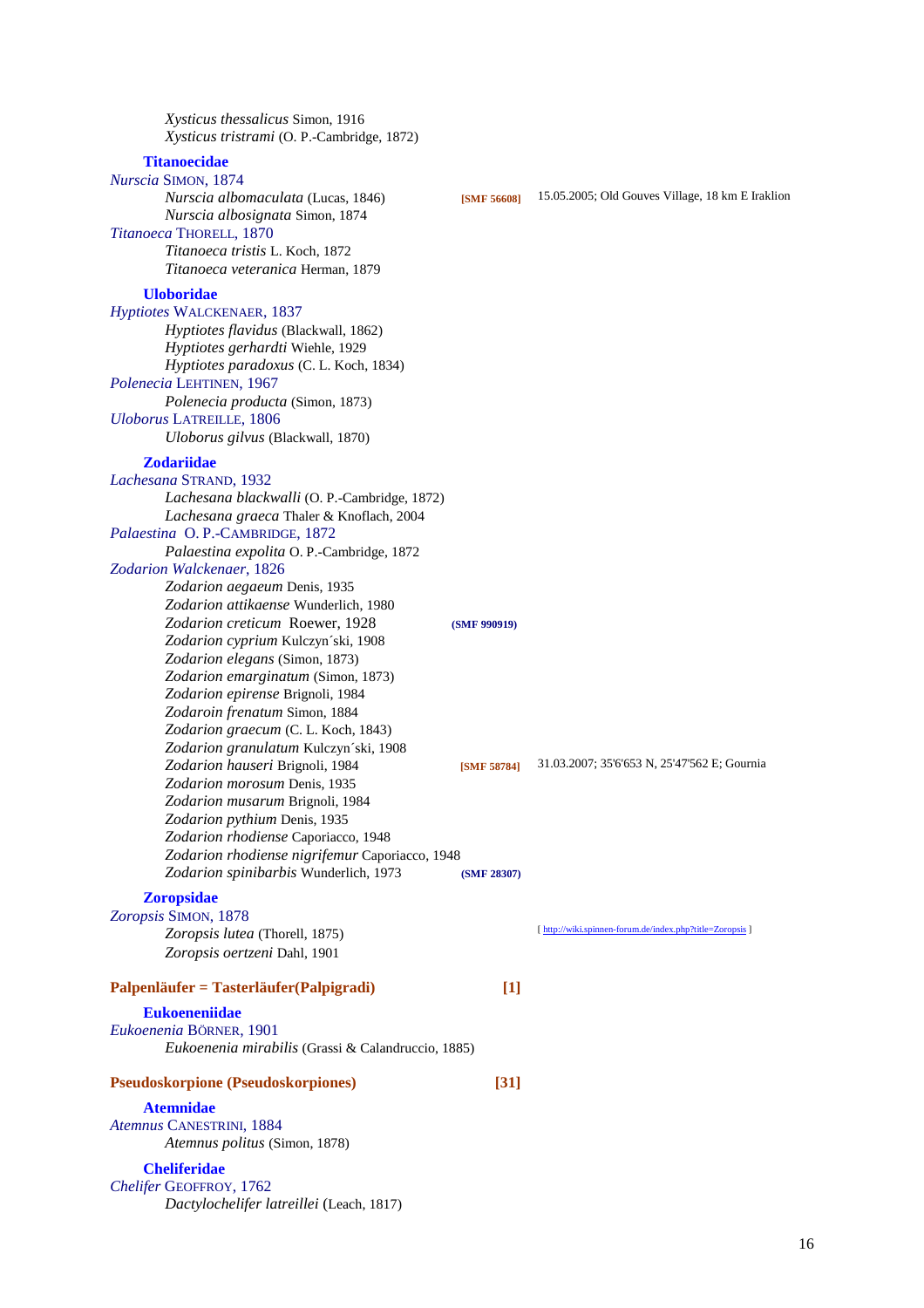*Hysterochelifer meridianus* (L. Koch, 1873)  *Rhacochelifer corcyrensis* (Beier, 1930)  *Rhacochelifer maculatus* (L. Koch, 1873)

# **Chernetidae**

*Allochernes* BEIER, 1932

 *Allochernes powelli* (Kew, 1916)

*Lasiochernes* BEIER, 1932

 *Lasiochernes cretonatus* Henderickx, 1998

## **Chthoniidae**

*Chthonius* C. L. KOCH, 1843

 *Chthonius (Chthonius) herbarii* Mahnert, 1980 *Chthonius (Chthonius) lindbergi* Beier, 1957  *Chthonius (Ephippiochthonicus) creticus* Mahnert, 1980 *Chthonius (Ephippiochthonicus) daedalus* Mahnert, 1980  *Chthonius(Ephippiochthonicus) minous* Mahnert, 1980  *Chthonius (E.) minous peramae* Mahnert, 1980  *Chthonius (E.) platakisi* Mahnert, 1980  *Chthonius (E.) siculus* Beier, 1961  *Chthonius (E.) tetrachelatus* (Preyssler, 1970)

#### **Garypidae**

*Garypinus* DADAY, 1888  *Garypinus beauvoisii* (Audoin, 1826)  *Garypinus demidiatus* (L. Koch, 1873)

# **Geogarypidae**

*Geogarypus* CHAMBERLIN, 1930  *Geogarypus nigrimanus* (Simon, 1879)

## **Larcidae**

*Larca* CHAMBERLIN, 1930  *Larca bosselaersi* Henderickx & Vets, 2002

#### **Neobisiidae**

*Neobisium* CHAMBERLIN, 1930

 *Ernstmayria apostolostrichasi* Curcic & Dimitrijevic, 2006  *Neobisium carcinoides* (Hermann, 1804)  *Neobisium creticum* (Beier, 1931)  *Neobisium hellenum* (Simon, 1881)  *Neobisium reitteri* (Beier, 1928)  *Neobisium schawalleri* Henderickx, 2000  *Neobisium sylvaticum* (C. L. Koch, 1835) *Roncus* L. KOCH, 1873

 *Roncus lubricus* L. Koch, 1873  *Roncus novus* Beier, 1931

### **Olipiidae**

*Chalocheiridius* BEIER & TURK, 1952  *Calocheiridius mavromoustakisi* Beier & Turk, 1952 *Minniza* SIMON, 1881  *Minniza graeca* (L. Koch, 1873)

## **Walzenspinnen (Solifugae) [0]**

# **Weberknechte (Opiliones) [12]** Bearbeitet von *Axel Schönhofer*, Uni Mainz [**ID**] i

### **Nemastomatidae**

*Histricostoma* Kratochvil & Miller, 1958  *Histricostoma creticum* (Roewer, 1927) **(SMF 990243)** *Mediostom* Kratochvil & Miller, 1958  *Mediostoma vitynae* (Roewer, 1927)

**Phalangiidae** *Lacinius* Thorell, 1876

 *Lacinius insularis* Roewer, 1923 **(SMF 990204)**